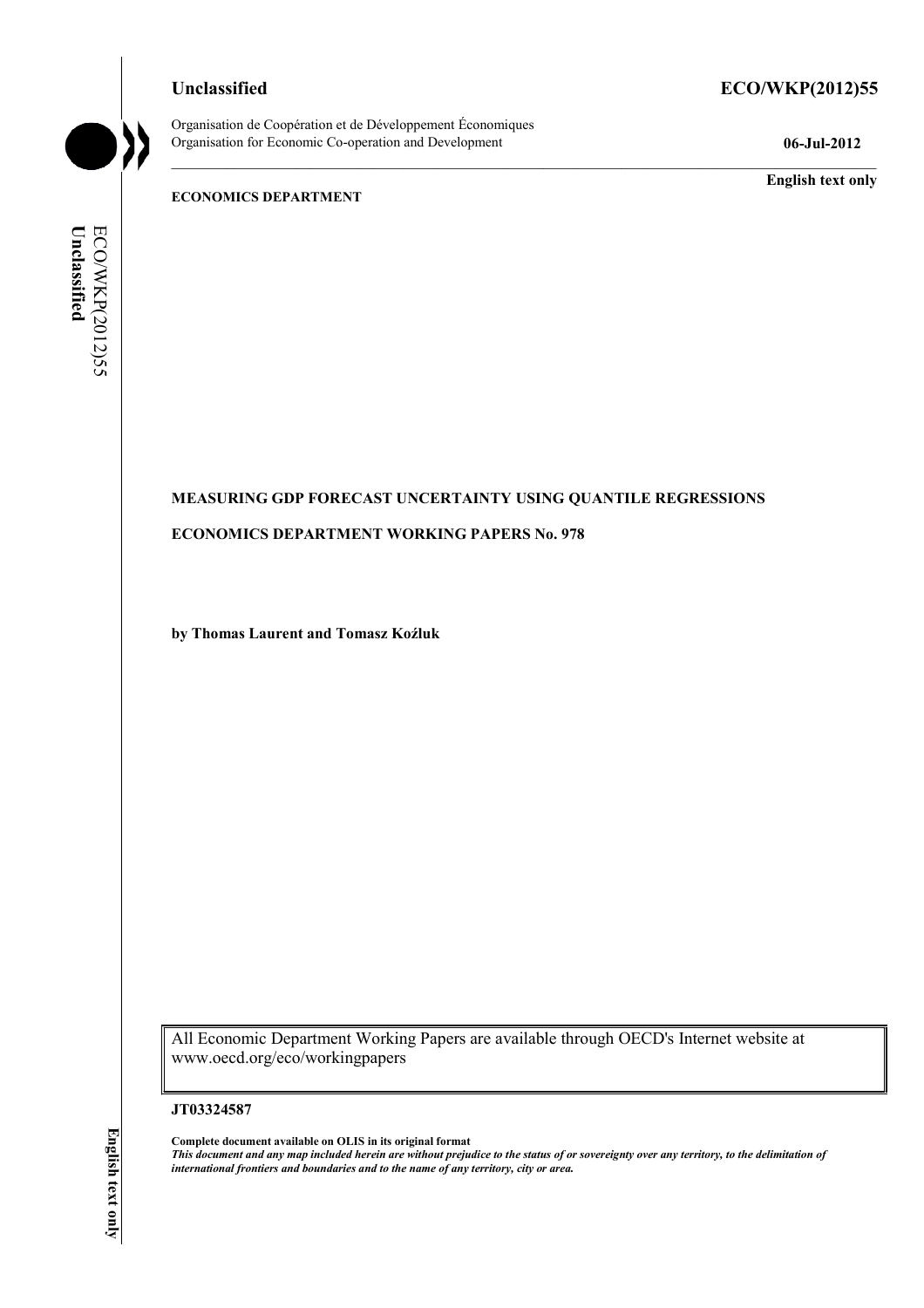# **ABSTRACT/RÉSUMÉ**

#### **Measuring GDP Forecast Uncertainty Using Quantile Regressions**

Uncertainty is inherent to forecasting and assessing the uncertainty surrounding a point forecast is as important as the forecast itself. Following Cornec (2010), a method to assess the uncertainty around the indicator models used at OECD to forecast GDP growth of the six largest member countries is developed, using quantile regressions to construct a probability distribution of future GDP, as opposed to mean point forecasts. This approach allows uncertainty to be assessed conditionally on the current state of the economy and is totally model based and judgement free. The quality of the computed distributions is tested against other approaches to measuring forecast uncertainty and a set of uncertainty indicators is constructed in order to help exploiting the most helpful information.

*JEL classification codes:* C31; C53 *Keywords*: Forecasting; quantile regression; uncertainty; density forecasts; GDP

#### \*\*\*\*\*\*\*\*\*\*\*\*\*\*\*\*\*\*\*\*\*\*\*\*\*\*\*\*\*\*\*\*\*\*\*\*\*\*\*\*\*\*\*\*\*

#### **Mesure de l'incertitude sur les prévisions du PIB à l'aide de régressions quantiles**

L'incertitude est inhérente à la prévision, et évaluer l'incertitude autour d'une prévision est aussi important que la prévision elle-même. A la suite de Cornec (2010), une méthode pour évaluer l'incertitude autour des modèles d'indicateurs utilisés à l'OCDE pour prévoir la croissance des six plus grandes économies membres est développée, utilisant des régressions quantiles pour construire une distribution de probabilité du PIB future, plutôt qu'une prévision ponctuelle. Cette approche permet d'évaluer l'incertitude conditionnellement à l'état actuel de l'économie et est fondée sur le modèle, sans jugement. La qualité des distributions calculées est testée contre des approches alternatives de la mesure de l'incertitude, et un ensemble d'indicateurs d'incertitudes est construit pour aider à exploiter les informations les plus pertinentes.

*Codes JEL:* C31 ; C53 *Mots clés* : Prévision ; régression quantile ; incertitude ; prévision de densité ; PIB

**© OECD (2012)** 

**You can copy, download or print OECD content for your own use, and you can include excerpts from OECD publications, databases and multimedia products in your own documents, presentations, blogs, websites and teaching materials, provided that suitable acknowledgment of OECD as source and copyright owner is given. All requests for commercial use and translation rights should be submitted to** rights@oecd.org**.**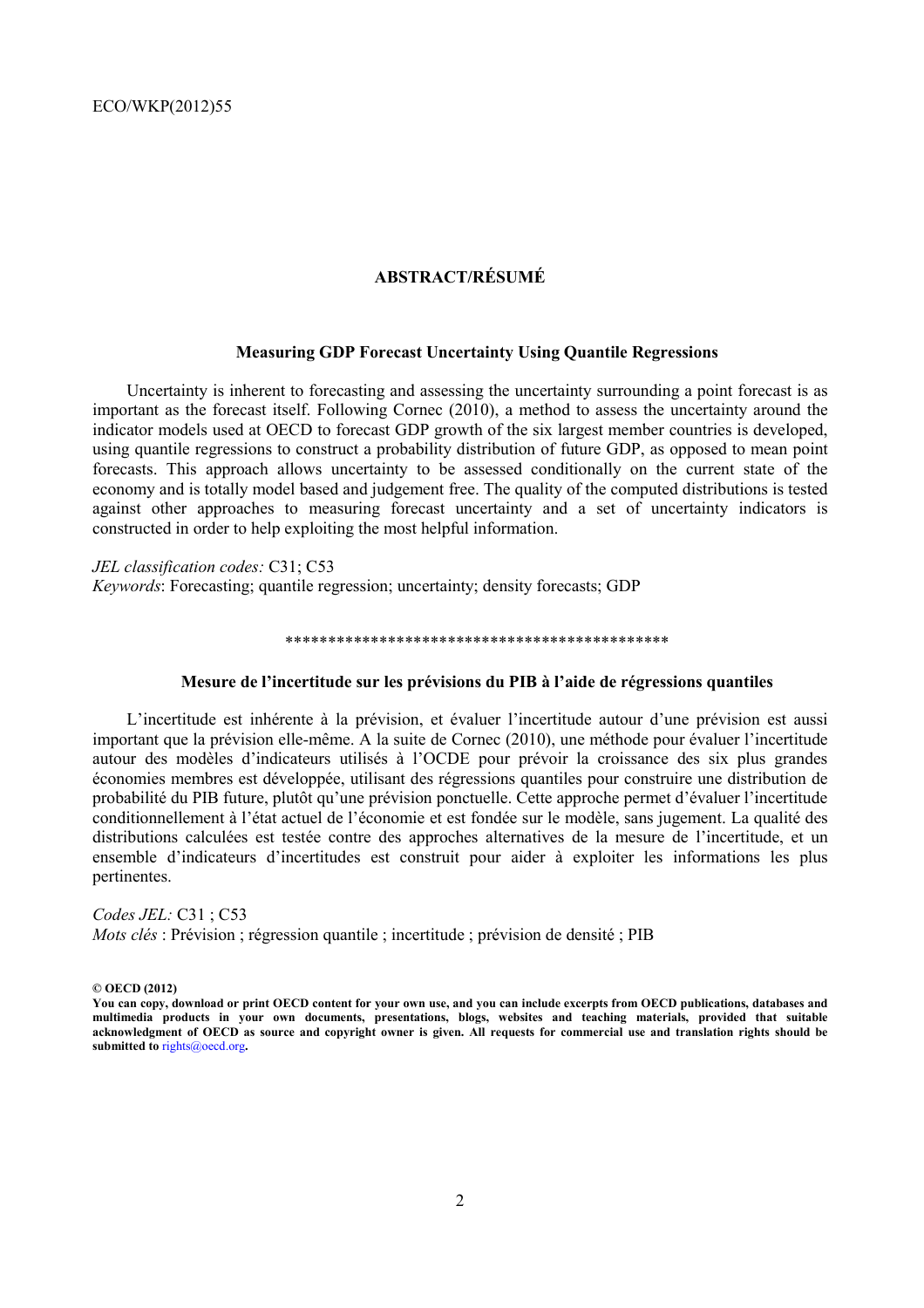# **TABLE OF CONTENTS**

| Comparison of the uncertainty and asymmetry indexes with other internal or external proxies 19 |  |
|------------------------------------------------------------------------------------------------|--|
|                                                                                                |  |
|                                                                                                |  |
|                                                                                                |  |
|                                                                                                |  |
|                                                                                                |  |
|                                                                                                |  |
|                                                                                                |  |
|                                                                                                |  |
|                                                                                                |  |
|                                                                                                |  |
|                                                                                                |  |
|                                                                                                |  |

# **Tables**

| A2. Comparison of the baseline and squared indicators for Germany, France and the United States  27 |  |
|-----------------------------------------------------------------------------------------------------|--|
|                                                                                                     |  |

# **Figures**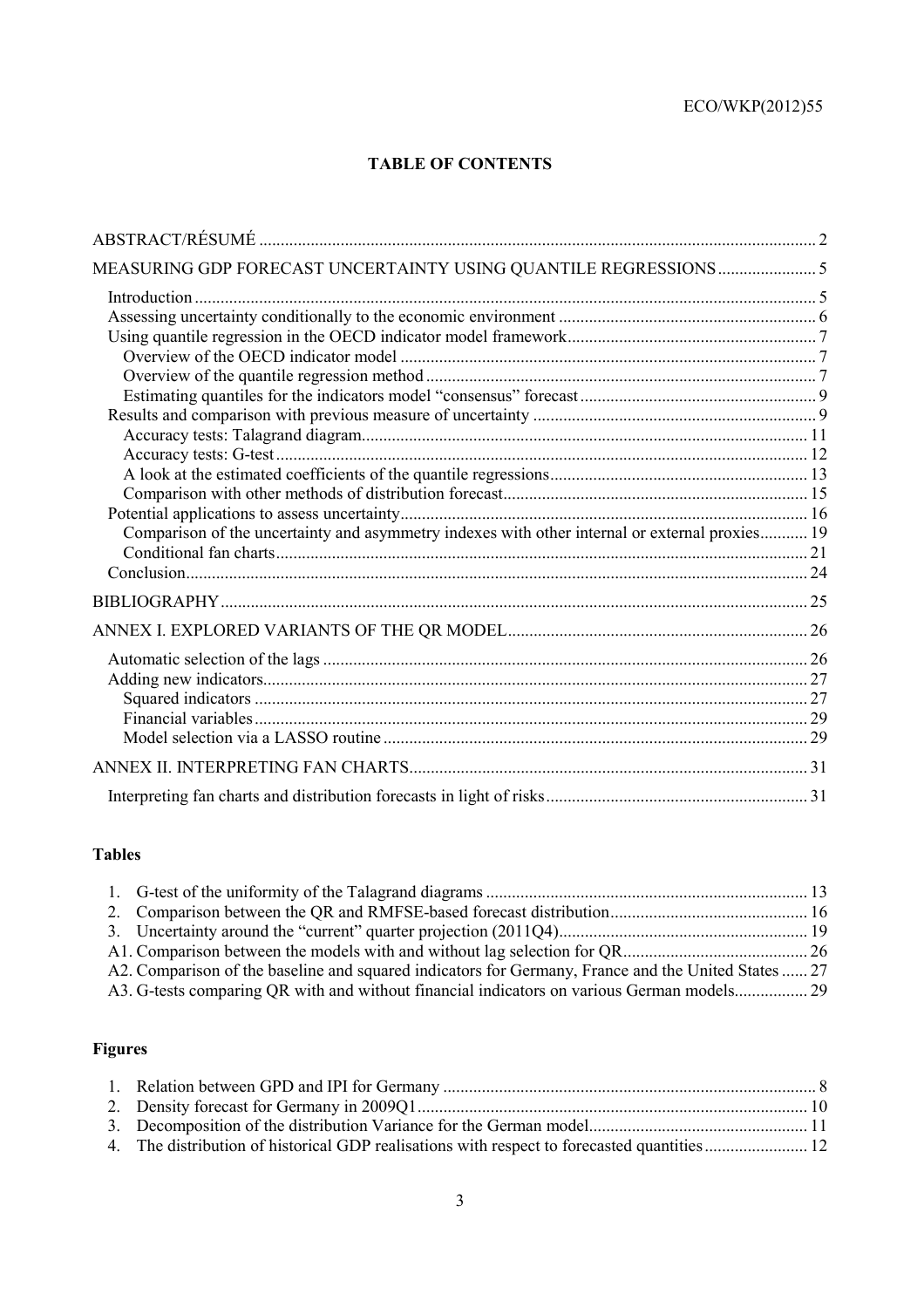# ECO/WKP(2012)55

| 10. Comparison between three uncertainty measures drawn recursively from                               |                                                                            |
|--------------------------------------------------------------------------------------------------------|----------------------------------------------------------------------------|
|                                                                                                        | 20                                                                         |
|                                                                                                        |                                                                            |
|                                                                                                        | 20                                                                         |
| 12. Comparison of the QR forecast standard deviation with financial measures of uncertainty            |                                                                            |
|                                                                                                        | 22                                                                         |
| 13. Difference between the OLS point forecast and the median of the distribution forecast,             |                                                                            |
|                                                                                                        | 23                                                                         |
|                                                                                                        |                                                                            |
|                                                                                                        |                                                                            |
| A1. Talagrand diagrams comparing QR with and without squared indicators on                             |                                                                            |
| various German models                                                                                  | 28                                                                         |
| A2. Coefficients estimated for the $9th$ deciles by QR, for the mixed model with squared indicators 29 |                                                                            |
|                                                                                                        | 31                                                                         |
|                                                                                                        | 11. Comparison among the QR uncertainty measures drawn from the US QR 2s1h |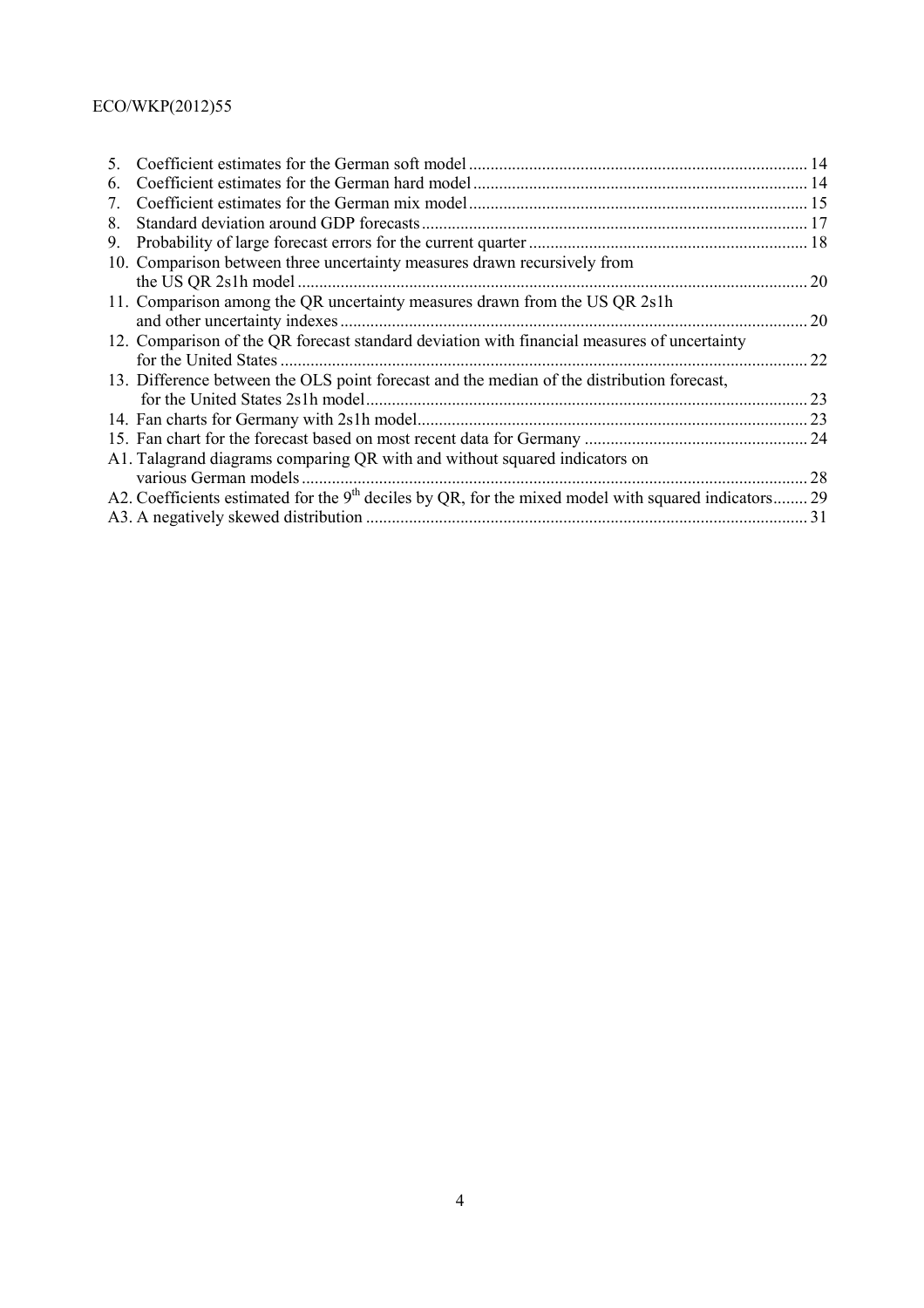# **MEASURING GDP FORECAST UNCERTAINTY USING QUANTILE REGRESSIONS**

by

Thomas Laurent<sup>1</sup> and Tomasz Koźluk<sup>2,3</sup>

# **Introduction**

1. Uncertainty is inherent to forecasting and assessing the uncertainty surrounding a point forecast is as important as the forecast itself. There are at least two dimensions to the uncertainty: the level of the uncertainty, or the likelihood of large errors, and the balance of risks, or assessing whether there are larger risks to the upside or the downside. Several sources of uncertainty can be identified. First, uncertainty results from the forecasting model itself: misspecification, imprecision of the estimated parameters, data errors and revisions. Second, "real-time" forecasting uncertainty depends on economic conditions and their impact on the size of possible forecasting errors at a given point in time.

2. Identifying the individual sources of uncertainty is difficult, and most commonly the total expected forecast uncertainty is reported. Typically this is presented as either standard deviations (usually with an underlying assumption of normality), or fan charts (densities). Calculation methods differ across the major forecasting institutions. Most common uncertainty measures are explicitly based on past forecasting errors and include those linked to mean-absolute errors (MAE), or root mean squared forecasting errors (RMSFE). They can be derived from a static specification, but are more commonly based on recursive model estimates and are usually simple to calculate and interpret. Such measures are used by a large number of forecasters -- for example, OECD in the Interim Outlook, FOMC and FEDs, Bank of England, Bank of Canada, Sveriges Riksbank (RMSFE's) and ECB/ESCB or Bundesbank (MAE's). The main limitations of the simplest approach are the normality assumption, proneness to large outliers (the ECB and OECD exclude some particularly large outliers from the calculations) and lack of relationship to the most recent developments.

3. The goal of this paper is to use quantile regression to propose a new measure of uncertainty that addresses these shortcomings and therefore varies over time without inertia, is conditional on the state of the economy, and gives an idea of the balance of risks.<sup>4</sup>

<sup>1.</sup> Economics Department of the OECD and Institut National de la Statistique et des Études Économiques (INSEE, France).

<sup>2.</sup> Economics Department of the OECD.

<sup>3.</sup> The authors would like to thank Jorgen Elmeskov, Jean-Marc Fournier, Stéphanie Guichard, Patrice Ollivaud, Elena Rusticelli, Jean-Luc Schneider, Cyrille Schwellnus and David Turner for most useful help, comments and discussions on this work and Diane Scott for assistance in preparing the document. All views expressed herein represent those of the authors and are not necessarily shared by the OECD or member countries or by INSEE.

<sup>4.</sup> An alternative approach has been implemented using Monte Carlo simulations to approximate the empirical distribution of the monthly indicators forecasts and compute, through bridge equations, a probability distribution of the quarterly GDP growth forecast (see Rusticelli, 2012).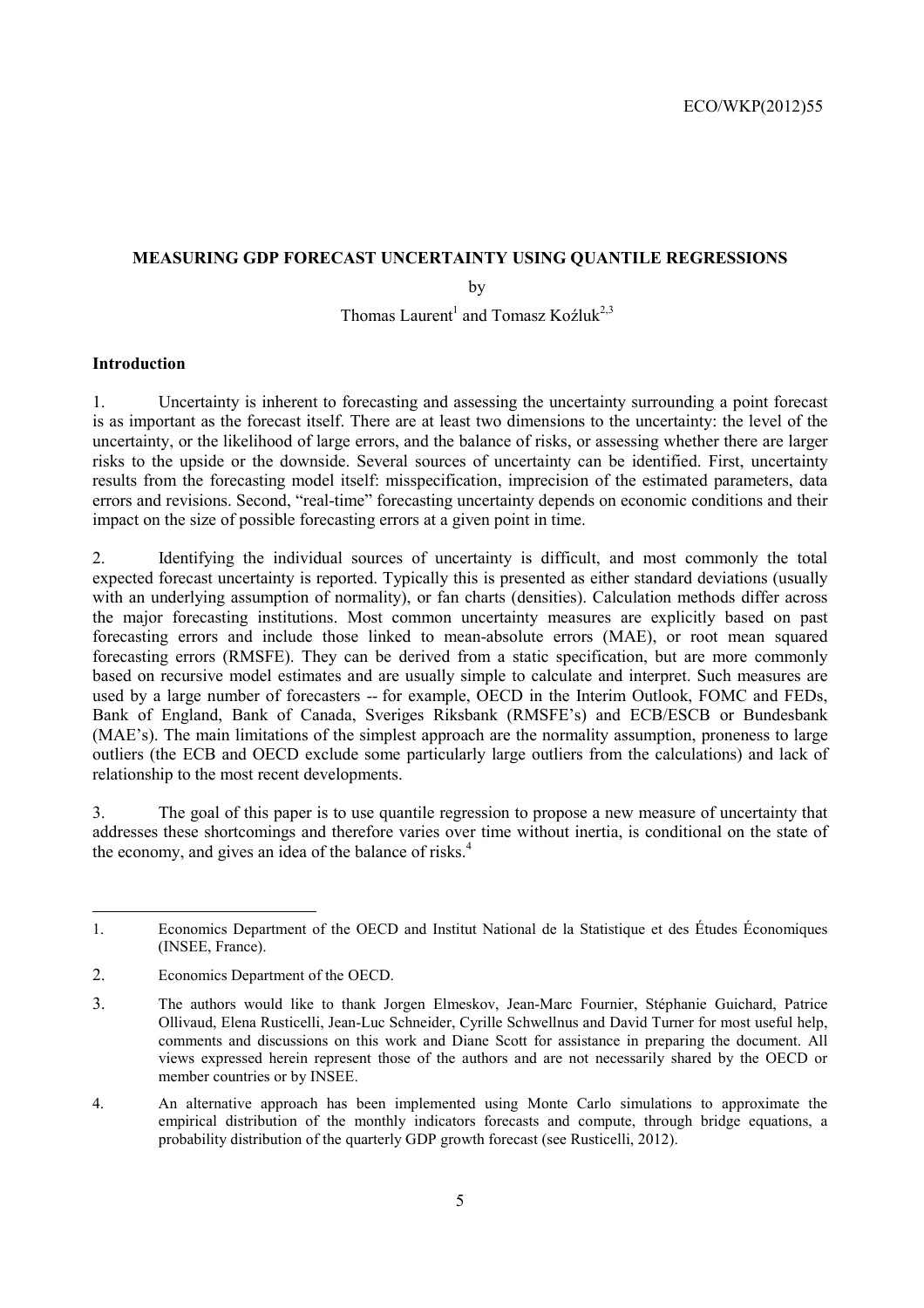# ECO/WKP(2012)55

4. The first section reviews existing practices to assess the uncertainty related to current economic conditions. The second section describes the quantile regression (QR) method and its application to GDP forecasts. The third section presents estimates of the distribution forecast obtained through this method, and accuracy tests. Potential representations of such estimates are then discussed. Finally, Annex I contains an overview of several potential improvements of the model.

# **Assessing uncertainty conditionally to the economic environment**

5. Measures of uncertainty can be derived from surveys of professional forecasters, including disagreement (distribution of point forecasts) and uncertainty (density forecasts, where the probability of the forecast variable to fall into various bins is reported) among professional forecasters (Confitti, 2009; Bundesbank, 2010). These surveys may well reflect real-time market uncertainty about the outlook, but their wider use is inhibited by a number of serious data limitations. Firstly, availability - point forecasts can be gathered relatively easily for the main OECD countries (on inflation, GDP, unemployment), though the degree of comparability (*e.g.* point in time when projection was made, coverage of variables or forecast horizon) varies from survey to survey. The most popular surveys, which guarantee a high degree of comparability are those conducted by the Fed, ECB and HM Treasury. Still, as often mentioned (D'Amico and Orphanides, 2006), dispersion of point forecasts is only a weak proxy of the forecasters uncertainty;<sup>5</sup> hence distributions around a central forecast may appear more attractive. In turn, these are also harder to come by, and potentially of poorer quality. Quality may also be general issue -- the black-box approach assumes that forecasters use all available information, at the same point in time, use high-quality tools and are independent, which may not always be the case.

6. A number of institutions construct indicators of forecast uncertainty that are related to the current state of the economy by skewing and rescaling measures of past-forecast performance using assessment of risk and simulations. The BoE produces asymmetric fan charts for its inflation and GDP forecasts, by skewing and rescaling past forecast errors based on the MPC members' judgment of risks. In a somewhat different manner the Bank of Japan aggregates distribution forecasts of its board members. The IMF global growth forecasts for the World Economic Outlook are not based on an explicit model (being an aggregate of individual country forecasts); hence asymmetric fan charts are based on an automated assessment of risks related to four global risk factors: financial conditions (term spread and stock market returns), oil prices and global interest rates (Elekdag and Kannan, 2009). The volatility and market expectations on developments of these risk factors are used to rescale and skew the past forecast errors to arrive at a probability distribution. Alternatively, the Norges Bank, the Bank of Canada (for longer horizons) and on some occasions the CPB (Lansen and Krankendonk, 2008), use model-based stochastic simulations, where the confidence intervals are derived from shocking the underlying variables and model coefficients. Among reasons for such an approach, can be structural changes in the economy or exceptional events which would have affected past forecast errors.

7. Cornec (2010) proposes quantile regressions as a way of estimating the distribution of forecasts and using the dispersion of the estimated quantiles for calculating an uncertainty index. As discussed in more detail below, quantile regression estimates have the advantage of estimating the distribution directly and conditionally (*i.e.* based on the state of the economy). Hence, by construction, the information on economic uncertainty present in up-to-date short-term indicators affects the expected forecast uncertainty. They impose no normality assumption, allowing, for example, for fat-tailed distributions, which is potentially interesting when attempting to forecast extreme events (*e.g.* a large crisis). The approach is relatively flexible as it allows for the inclusion of additional variables that may be irrelevant for the central

 $\overline{a}$ 

<sup>5.</sup> For instance, if forecasters individually display large uncertainty about the exact value of their forecasts, but the actual forecasts centred on a similar value, disagreement will be low, but aggregated uncertainty high.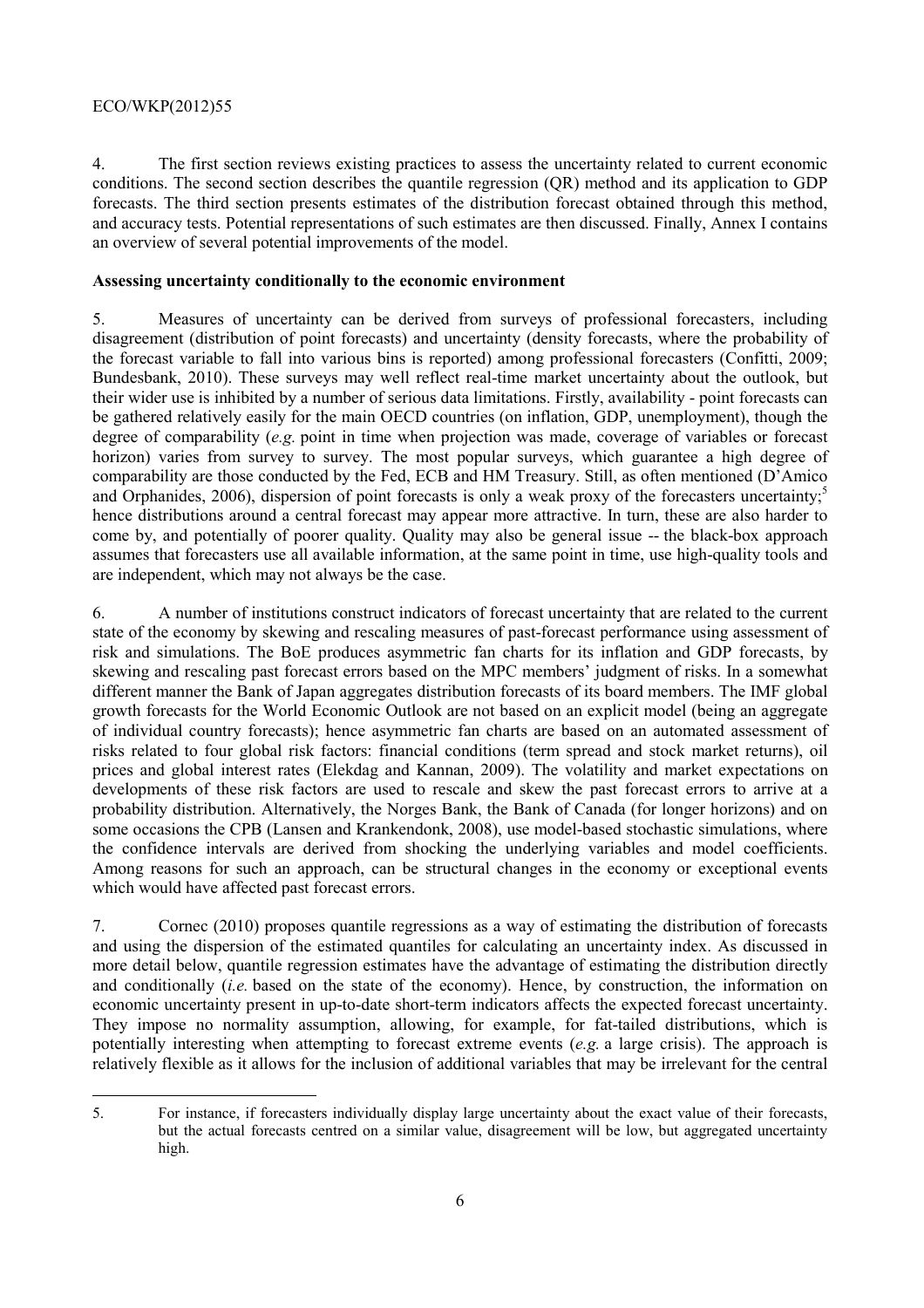forecast but affect the more extreme quantiles. A variation of this method has been adopted by INSEE to construct a fan chart GDP forecast in the "Note de Conjuncture" (15 December 2011).

8. The approach here follows Cornec (2010) and applies it to the OECD indicator model framework, which is used to forecast aggregate GDP growth over the next two quarters using a range of monthly indicators (as described in Pain and Sédillot 2003). The approach is subsequently extended in several dimensions.

# **Using quantile regression in the OECD indicator model framework**

# *Overview of the OECD indicator model*

9. The indicator models used at OECD<sup>6</sup> are based on the correlation between the quarterly GDP and monthly indicators, which are released earlier and more frequently than the quarterly GDP estimates. These indicators are both hard (industrial production, household consumption, *etc.*) and soft indicators (business and household surveys, *etc.*). For every country, there are three models: using only hard, only soft and a mix of both hard and soft data. There is a two-stage framework. First, for the indicators, the missing months over the forecast horizon are projected using autoregressive models. Then the GDP is forecasted using the quaterlised indicators. The final "consensus" forecast is the unweighted mean of the three models. Even if some uncertainty may come from the forecasting of unknown months of indicators, the focus of this paper is on the uncertainty surrounding the final forecast.

# *Overview of the quantile regression method*

10. This section presents a very simple example to illustrate the interest of quantile regression. Consider the relation between quarterly GDP growth and the growth of the (quarterlised) industrial production index for Germany. Plotting the two variables on a two way graph (see Figure 1) immediately reveals a correlation between the two variables, which can be exploited to forecast GDP based on IPI, which is available earlier. The standard way to do it is to use linear regression, *i.e.* fitting a line that is closest "on average" to the observations cloud. This line minimises the sum of the squared distances between observations and the line, or, put differently, its parameters satisfy:

$$
(\hat{\alpha}, \hat{\beta}) = \arg\min_{(\alpha, \beta) \in R^2} \sum (GDP - \alpha - \beta * IPI)^2
$$

This is the Ordinary Least Squares methodology. While this line (the "mean" line in Figure 1) is the best description of the average relationship between the two variables, it can be seen that there are some outliers, *i.e.* quarters where GDP is unusually high or low, given the level of the IPI. To capture the behaviour of those outliers, the basic idea is to replace our "mean" line with one which divides the observations cloud between a share  $\theta$  below the line and a share 1-  $\theta$  above, while minimising the absolute distance between the observation cloud and the line. These lines are called quantile curves. Figure 1 shows the lines corresponding to the first and the third quartiles  $- \theta$  is equal to 0.25 and 0.75 respectively. That is for the first quartile, one fourth of observations are below the line and for the third quartile, and three fourths are below it. In this example, they offer a better fit for the observations situated below and above the "mean" line, respectively. When GDP growth is below the mean, industrial production appears to be less correlated with GDP growth than when it is above.

 $\overline{a}$ 

<sup>6.</sup> These models are used for the interim press conference every six months (March and September) and more frequently for internal purposes. The OECD's *Economic Outlook* projections are not based on these models.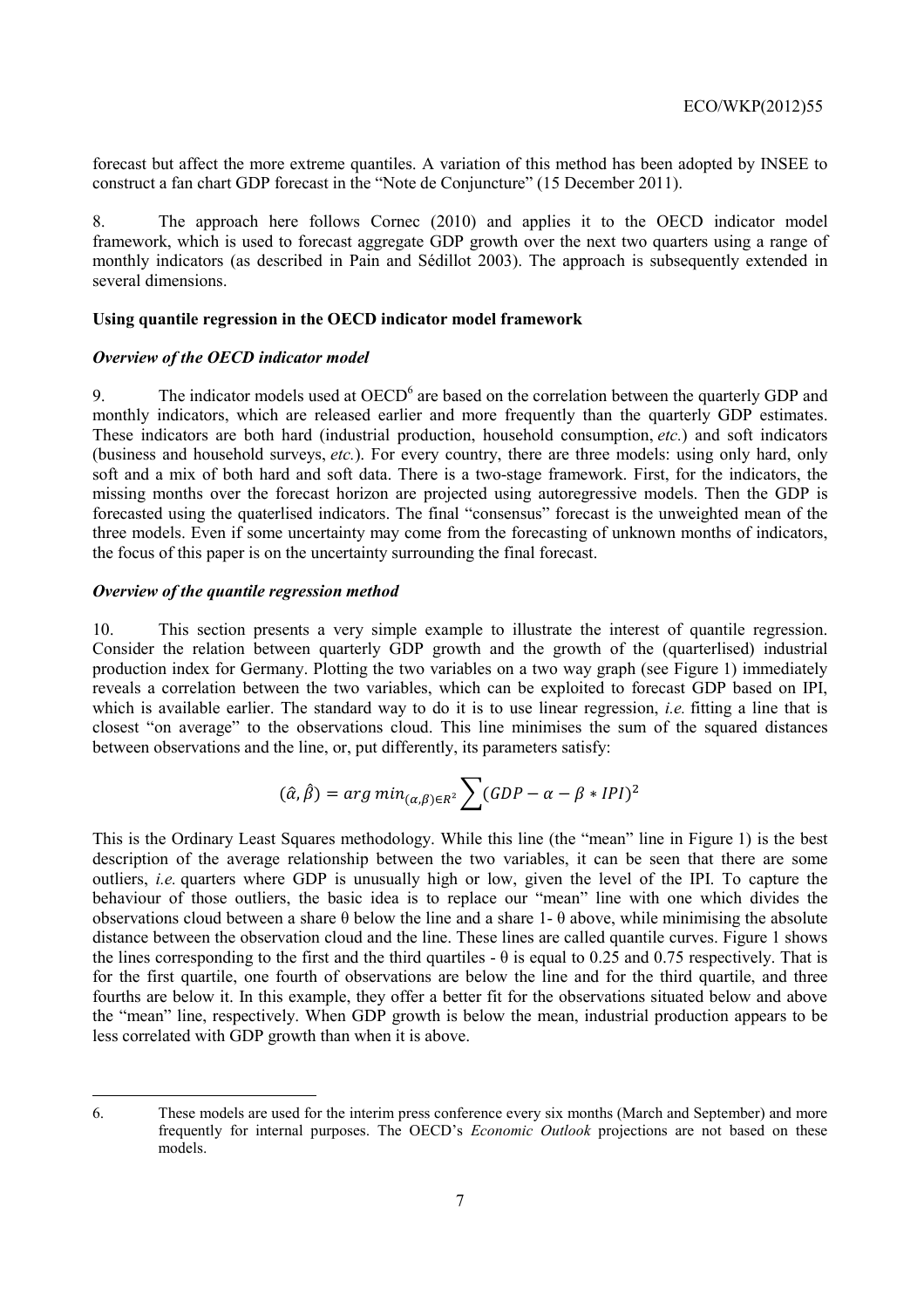11. Koenker and Basset (1978) proposed a method (referred after as quantile regression) that provides a best fit estimate of the quantiles, the metric being based on the absolute regression errors. In our two variables example, the parameters of the θ-quantile line verify:

$$
(\tilde{\alpha}_{\theta}, \tilde{\beta}_{\theta}) \in Arg \ min_{(\alpha,\beta)\in R^2} \sum \rho_{\theta}(GDP - \alpha - \beta * IPI)
$$

where  $\rho_{\theta}$  is the pinball loss function (see Biau and Patra, 2009):

$$
\rho_{\theta}(y) = \begin{cases} (1 - \theta)|y|, & y < 0\\ \theta|y|, & y \ge 0 \end{cases}
$$

12. Therefore, the median or central quantile  $(\theta = 0.5)$  is effectively the least mean absolute error estimator. This methodology can be easily extended to more variables, and any quantile θ. Different relationships for observations that are unusually high or low with respect to the set of explanatory variables can be estimated. Finally, the estimation of the 99 percentile lines in addition to the standard "mean" line makes possible the production of not only a mean forecast, but a distribution of forecasts around this mean. Actually, considering that each of the 99 percentile lines is a different forecast drawn from the distribution forecast, any summary statistics of this distribution can be computed empirically based on this set of 99 different forecasts.



#### **Figure 1. Relation between GDP and IPI for Germany**

*Source*: OECD calculations.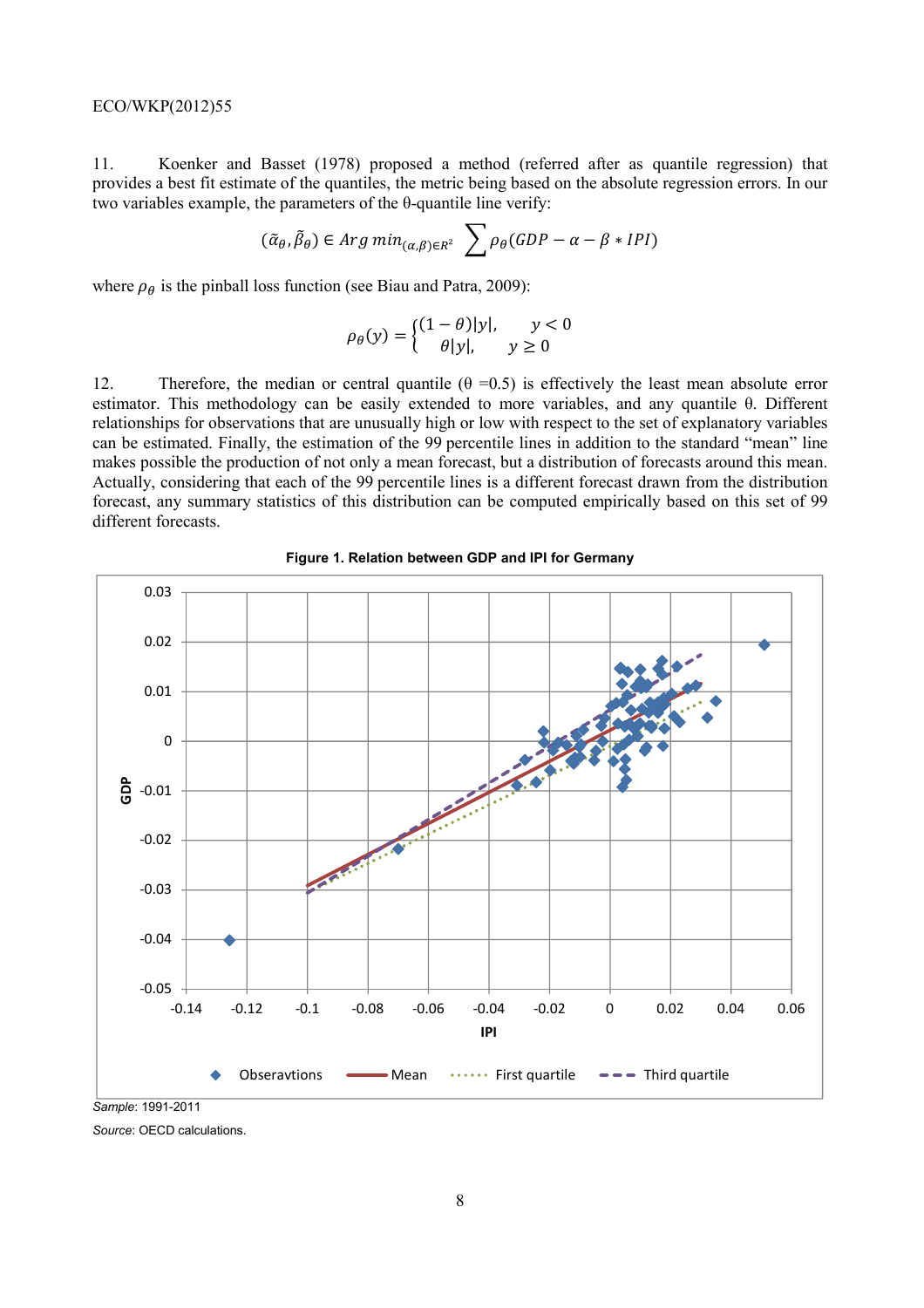# *Estimating quantiles for the indicators model "consensus" forecast*

13. This section presents how the QR methodology is used to assess the uncertainty of the indicator model forecast. Taking as a starting point the OECD's indicator model setup (Pain and Sedillot, 2003) for selected countries, the following methodology has been adopted:

- At every estimation point, for the three models (soft, hard and mixed) and the different sets of monthly information (from 0 to 3 months of within quarter information), the 99 percentiles are estimated using the same set of information (variables and lags) that is used when estimating the standard indicator model point forecast, and the Koenker and Basset (1978) methodology.7
- Due to the schedule of information releases, the availability of within-quarter information differs upon indicator and point in time (hard information tends to be available later than soft), the main "consensus" prediction used here is constructed as an average of three models for each country: two-month soft models (2s) and one month hard and mixed models (1h), mimicking the information set most likely available upon the releases of OECD's Interim Outlook. This is labelled as the Interim Consensus (IC or2s1h). On several occasions, other forecasts are also constructed and labelled isjh depending on the number of months of soft and hard indicators know within the quarter (respectively i and j).
- The consensus quantile prediction is obtained by ordering<sup>8</sup> the 297 values of the percentiles obtained from the three models (with individual within-quarter data availability) and keeping every third quantile value (the 2th, 5th, 8th…), thus merging quantile intervals 3 by 3. This enables a good approximation of the whole distribution to be calculated, with 99 percentiles. Even if most of the results presented below use only the 9 deciles, the computation of the whole set of percentiles permits a better approximation of the deciles.

# **Results and comparison with previous measure of uncertainty**

14. This methodology allows the full distribution of the forecast to be constructed for any given quarter. This rich information set can be summarised in many ways, as discussed below, but for purpose of illustration, Figure 2 presents the density plot of the computed forecast distribution for Germany in 2009Q1, with the 2s1h model. This quarter has been chosen because it displayed the largest disagreement between the three models (soft-, hard- and mix indicators models). The distributions for each model (dotted lines) are both non-parametric and asymmetric, and the combined density derived from the three models can be approximate as the average of the three densities. The fact that the combined density is not the actual average is an artefact of the kernel smoothing.

- 15. As such, the "variability" comes from two main sources:
	- The disagreement between the models, which point to three different mean forecasts, part of which may be due to the different release schedules of the data in the individual models. In particular, the availability of more up-to-date soft indicator data which may point to a change in developments with respect to the (then obsolete) hard data will underlie the disagreement. Under the traditional approach of averaging the three (OLS) model forecasts, the mean of these forecasts would be reported, while QR provides a distribution based on the three models.

 $\overline{a}$ 

<sup>7.</sup> Using the EViews *qreg* procedure.

<sup>8.</sup> This reordering of the quantiles allows also to handle the issue of quantile crossing, or non monotony of the quantiles curves (see Chernozukov *et al*., 2010).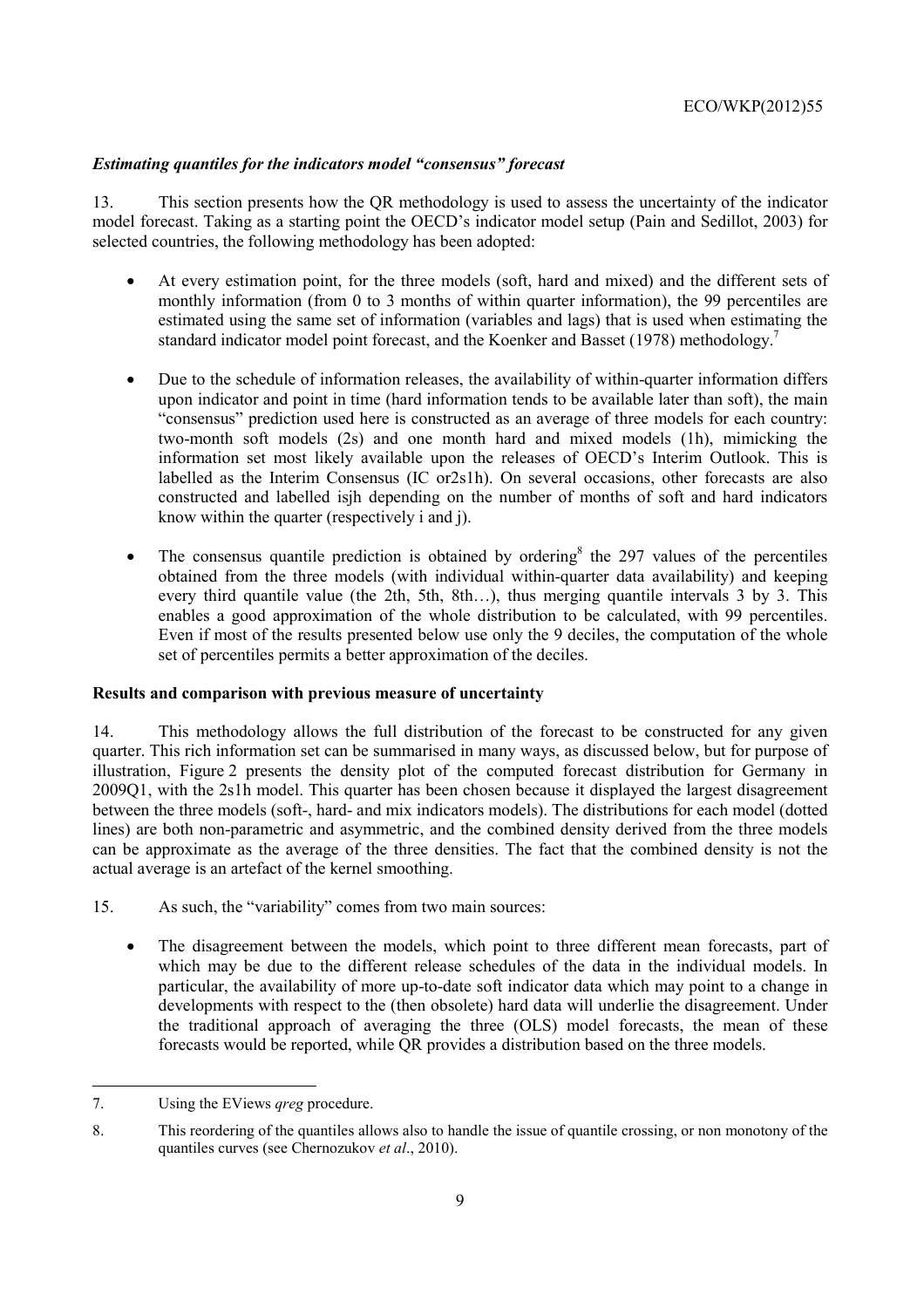## ECO/WKP(2012)55

• The uncertainty inside each model, evaluated by quantile regression. Here the difference from the traditional OLS forecasts is that the distributions are not normal by construction, allowing for skews or multiple modes.

16. Simple variance decomposition allows these two sources to be separated (Figure 3). While on average a small share of total uncertainty (as measured by the variance), the disagreement between the three models drives the changes in the total uncertainty. In particular, the rise in uncertainty measured in 2009 is mainly due to a higher-than-usual disagreement between the three models at that time.<sup>9</sup> There is also some variability inside each model, which highlights the conditionality of the QR method.



#### **Figure 2. Density forecast for Germany in 2009Q1**

*Source*: S21H model for Germany, 2009Q1. Densities are evaluated by Epanechnikov Kernel smoothing on the sets of quantiles. Note that the three individual model densities as been rescaled by 1/3 to be comparable with the combined density.

<sup>9.</sup> Though not the case in this particular setting, disagreement levels can be related to the different release schedules between the (soft and hard) indicators. For instance, when the economy is at a turning point, hard data, which come with a longer lag, may reflect the situation before the turning point, while the soft, which are more up-to-date may already reflect the turnaround. Therefore, disagreement is likely to be higher at the turning point of the economy.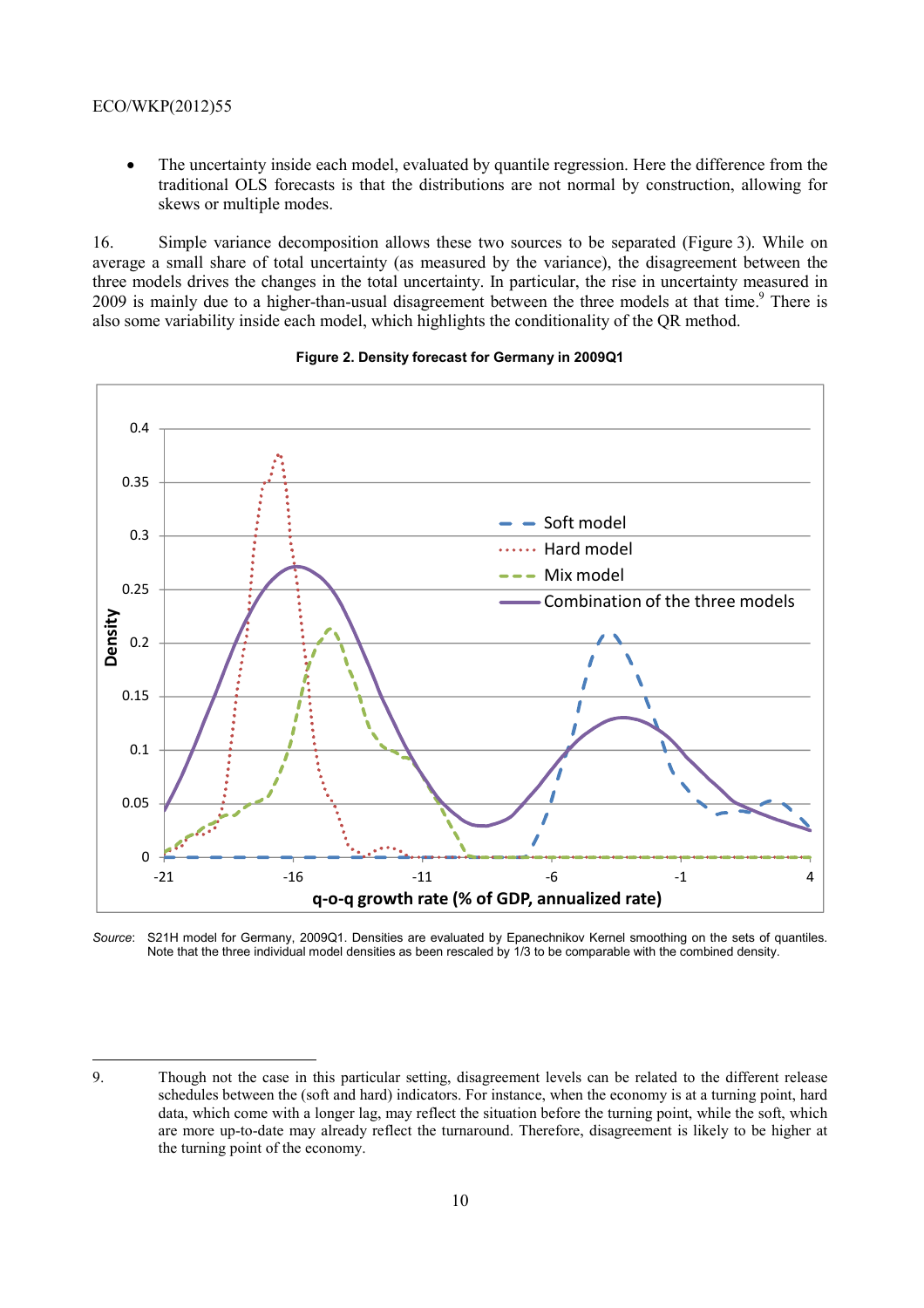

**Figure 3. Decomposition of the distribution Variance for the German model** 

*Source*: S21H model, sample 2000-2011.

#### *Accuracy tests: Talagrand diagram*

17. One way to test the accuracy of forecasted quantiles is to compare the empirical distribution of growth with the forecasted one. As a different distribution is forecasted for each quarter, the two distributions cannot be plotted on the same graphs. Therefore, Talagrand diagrams are used to test the accuracy of the forecast. For each quarter, the 9 deciles (or any other regularly-spaced quantiles) form 10 intervals, or bins, into which GDP should fall with a 10% probability each. Formally, the random variable  $B_i$  such that at each date i,  $B_i = b$  if the GDP falls into bin b, should be independently and uniformly distributed on the integer segment  $\llbracket 1; 10 \rrbracket$ . The Talagrand diagram is the histogram of the number of times GDP falls into each bin. Ideally GDP should be likely to fall equally in each forecasted quantile, resulting in a flat distribution. Talagrand diagrams for the six countries and three forecast models (1s0h, 2s1h and 3s2h) are presented in Figure 4.

18. The histograms appear quite far from the expected uniform distribution (*i.e.* flat histograms). The main deviation is a clear tendency for higher frequencies at the lower end (*i.e.* left on the graph) bins of the distribution, indicating that QR forecasts have tended to be on the optimistic side on this sample period, regarding both the growth rate and the extent of uncertainty. There are, in many cases, between 4 and 8 more observations in the bottom decile than expected, including the worst quarters of the most recent crisis, but also some other downturns. To a lesser extent, some tendency for higher frequencies in the top is also observed (especially for the United States and the United Kingdom). The German model seems to have the most uniform fit.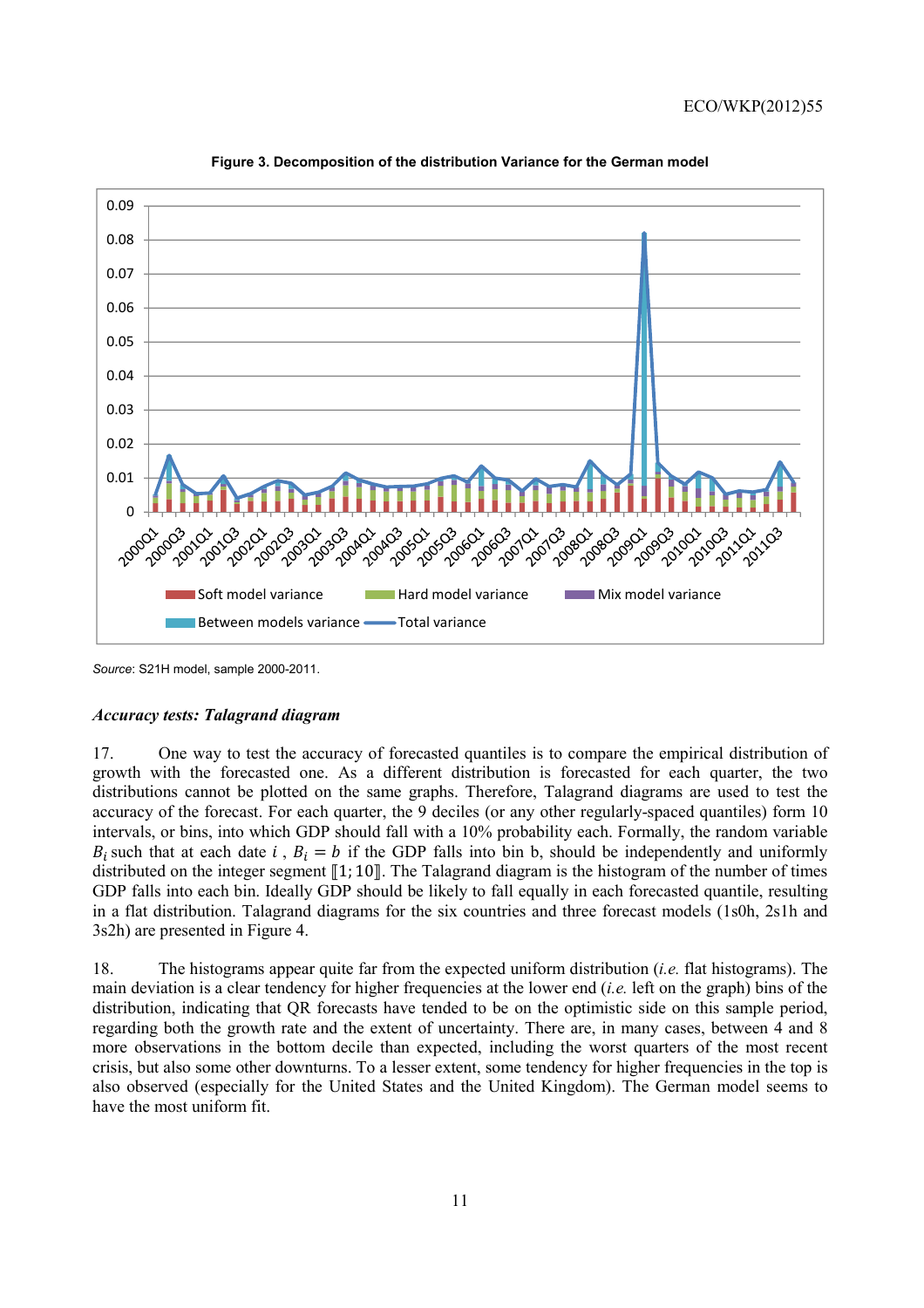#### **Figure 4.The distribution of historical GDP realisations with respect to forecasted quantiles**



Talagrand diagrams

*Note*: Histograms of historical GDP realisations versus QR predicted bins (current quarter) from the Interim Consensus model (S2H1) and S1H0, S3H2. Recursive estimation sample ranges: 1980-2011Q2.

*Source:* OECD calculations.

#### *Accuracy tests: G-test*

19. A more formal assessment of the quality of the fit of the forecast distribution can be done by testing whether each Talagrand diagram significantly deviates from the theoretical distribution. The Talagrand diagram is based on 10 cells, each representing one inter-decile interval, hence the better the fit of the proposed measure of uncertainty, the closer actual GDP should follow the forecasted distribution and the random variable  $B_i$  should follow a uniform discrete law on [1; 10]. This null hypothesis can be tested using a G-test. The test statistic is  $G = \sum_{i=1}^{10} O_i \ln \left( \frac{O_i}{E_i} \right)$  where  $O_i$  is the observed frequency in bin *i* and  $E_i$  the theoretical frequency. This statistic follows a Chi<sup>2</sup> with 9 degrees of freedom (10 bins minus one restriction on the size of the sample). A p-value of less than 0.05 means the null hypothesis of a uniform distribution can be rejected at the 95% confidence level (Table 1). On a sample ranging from 1998 to 2011q3, this is only the case for 2 models: the Japanese 3s2h and the Italian 2s1h. This indicates these models tend to have a poorer fit, in the sense that the distribution of actual GDP realisations deviates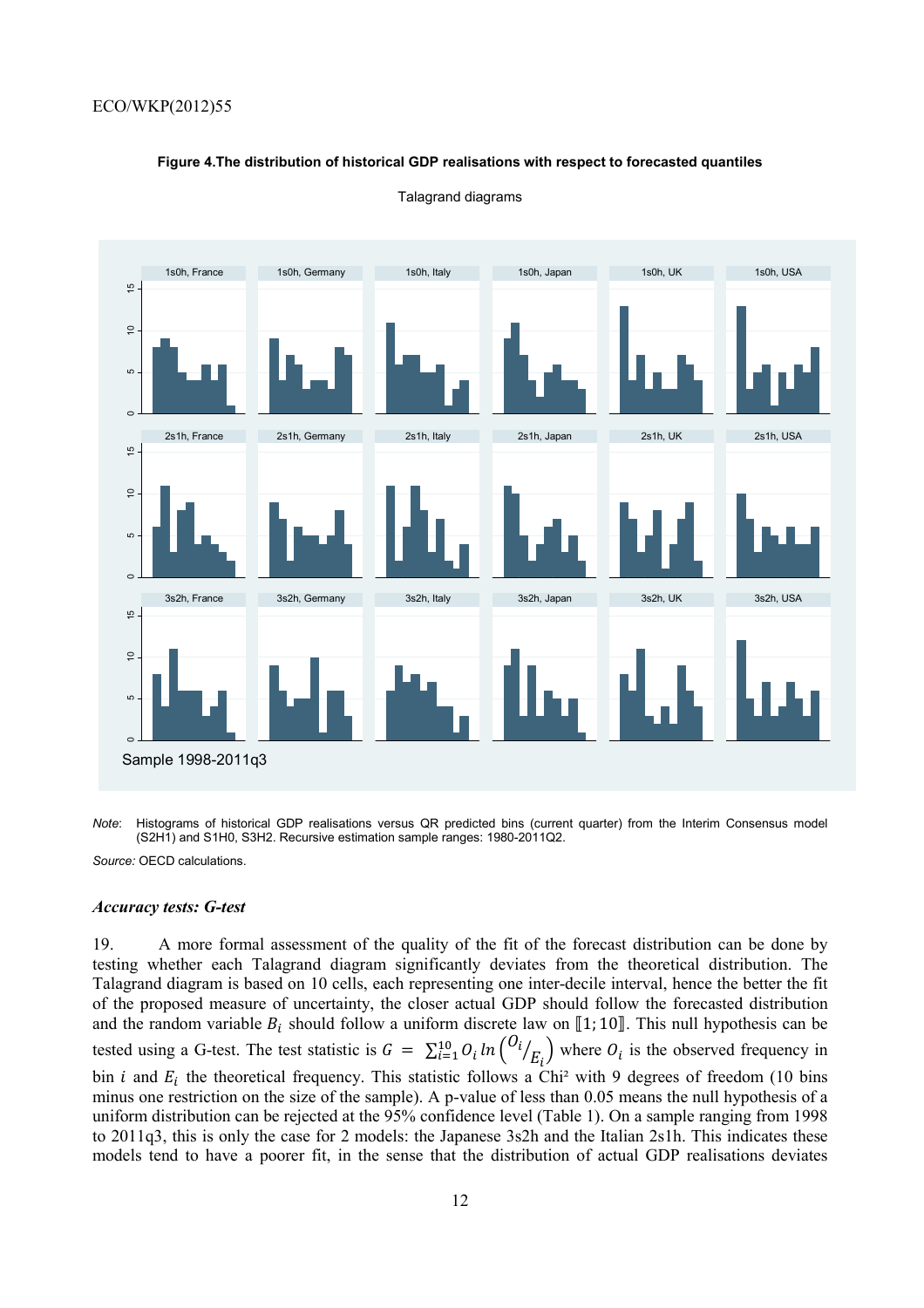significantly from that of the forecasted distribution. For all the other models, taking into account the low number of observations there is no significant deviation from the expected distribution.

| Country          |       | United-States |       |       | Japan |       | Germany |      |       |  |
|------------------|-------|---------------|-------|-------|-------|-------|---------|------|-------|--|
| Model            | 1s0h  | 2s1h          | 3s2h  | 1s0h  | 2s1h  | 3s2h  | 1s0h    | 2s1h | 3s2h  |  |
| G-test statistic | 16.91 | 6.23          | 11.16 | 12.26 | 15.44 | 17.80 | 7.74    | 7.28 | 12.45 |  |
| p-value          | 0.05  | 0.72          | 0.27  | 0.20  | 0.08  | 0.04  | 0.56    | 0.61 | 0.19  |  |

#### **Table 1. G-test of the uniformity of the Talagrand diagrams**

| Country          | France |       |       |       | United-kingdom |       | Italy |       |       |  |
|------------------|--------|-------|-------|-------|----------------|-------|-------|-------|-------|--|
| Model            | 1s0h   | 2s1h  | 3s2h  | 1s0h  | 2s1h           | 3s2h  | 1s0h  | 2s1h  | 3s2h  |  |
| G-test statistic | 10.94  | 13.78 | 13.28 | 13.20 | 15.88          | 15.37 | 12.59 | 23.23 | 11.56 |  |
| p-value          | 0.28   | 0.13  | 0.15  | 0.15  | 0.07           | 0.08  | 0.18  | 0.01  | 0.24  |  |

Sample: 1998-2011q3. Models failing the G-test highlighted.

*Source:* OECD calculations.

20. Models can also be compared on the basis of this statistic which represents the distance between the theoretical and estimated distributions. No systematic link between the quantity of monthly information available and the quality of the fit of the uncertainty estimation can be established. Even if the models with the least information (1s0h) are clearly the most uncertain (with largest mean forecast error on the past), this uncertainty is not, on average, less accurately assessed than the uncertainty related to models including more months of information.

# *A look at the estimated coefficients of the quantile regressions*

21. In order to better understand what is behind the QR method, the coefficients of three quantile regressions for the German soft, hard and mixed model are presented, as estimated for the sample 1991- 2011q2. On each graph (Figures 5 to 7), the central line represents the coefficients estimated for the 9 deciles, from 0.1 to 0.9. The top and bottom lines give the 95% confidence band. The variable coding is as follow:

- BUSEXP stands for Business expectations from the IFO survey
- ORDER stands for industrial orders,
- IPI stands for the index of industrial production (excluding construction),
- IPIC stands for production in the construction sector,
- MCI stands for retail sales

22. It seems that there is no clear upward or downward pattern for most variables, and moreover that, looking at the confidence bands, the coefficients are not significantly different from each other. This means that there is no variable that has a significantly stronger elasticity with GDP at the bottom or the top of the distribution, which would mean it has a greater influence on one side of the distribution. This implies that in a single model (Soft, Hard, and Mixed) forecasts appear to be rather unconditional. However, the combination of models used for creating the forecasts (through ordering of centiles) still means QR allows relatively large flexibility in the determination of individual quantiles as they can come from different models and hence have different hard/soft determinants.

23. Similar patterns are observed for the other countries (not presented here).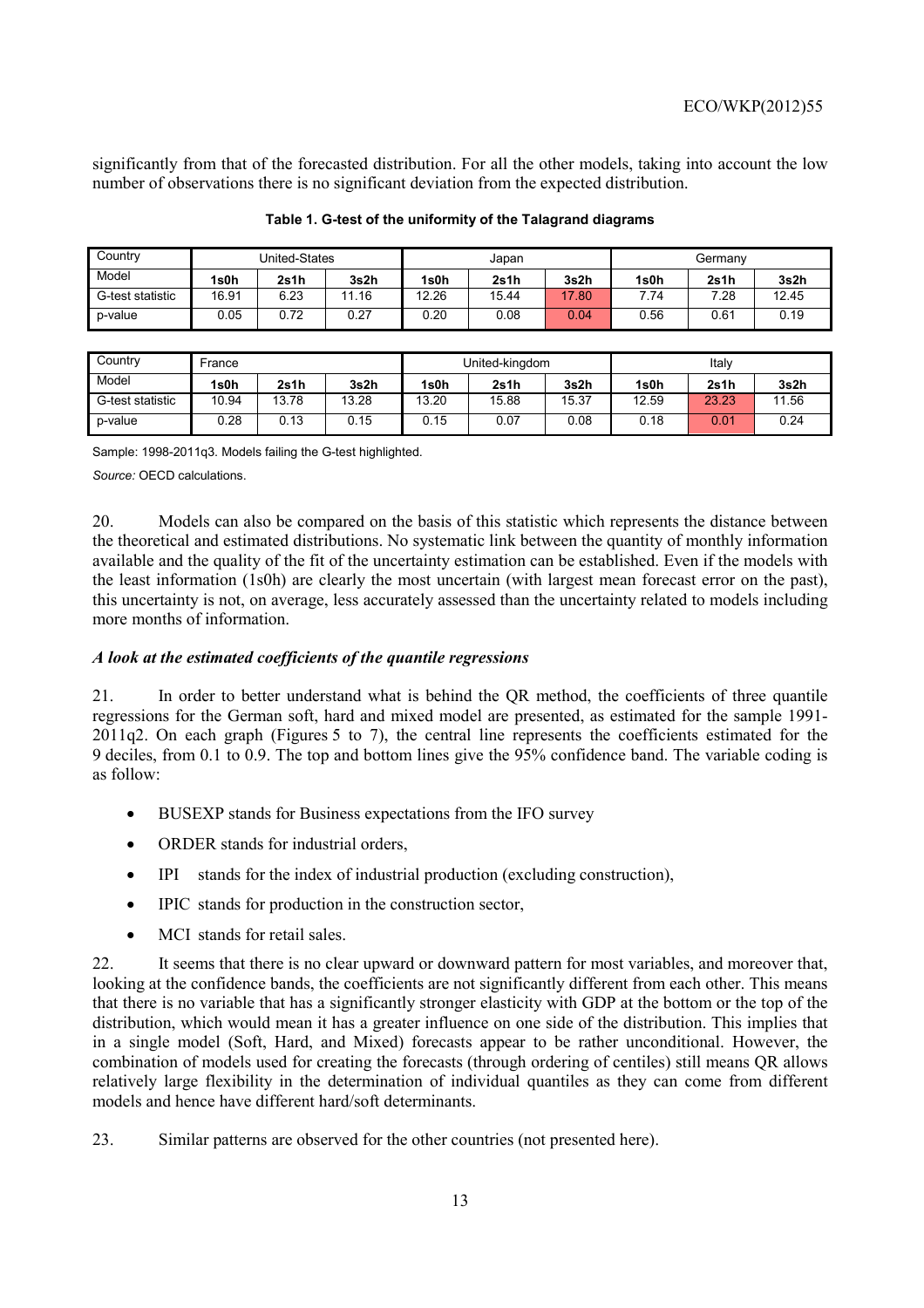

# **Figure 5. Coefficient estimates for the German soft model**

*Source:* OECD calculations.

**Figure 6. Coefficient estimates for the German hard model** 



*Source:* OECD calculations.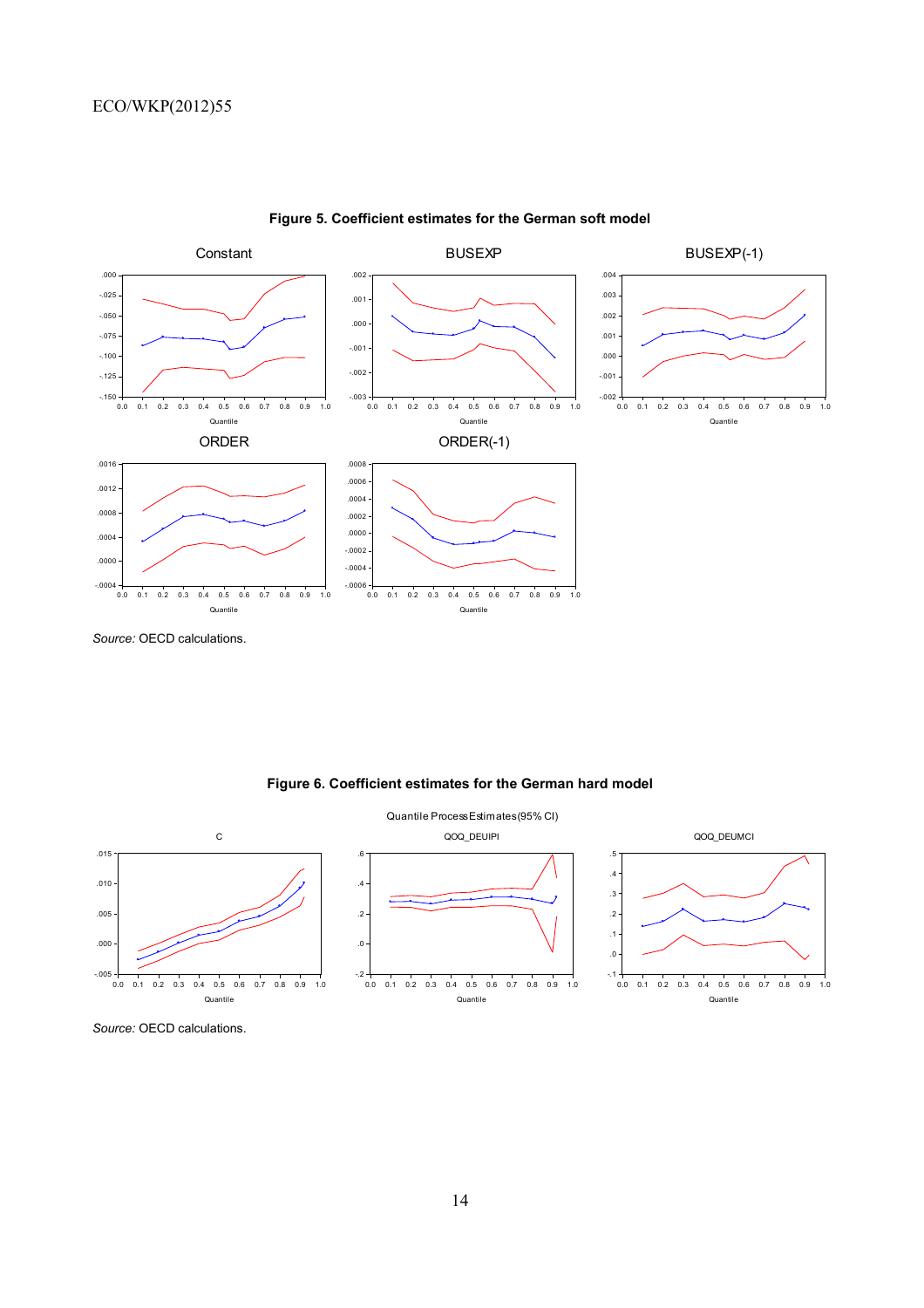

**Figure 7. Coefficient estimates for the German mix model** 

*Source:* OECD calculations.

#### *Comparison with other methods of distribution forecast*

24. The G-test can also be used to compare the distribution obtained via QR with the standard indicator model methodology of a normal distribution around the OLS point forecast, with standard deviation based on the RMSFE (root mean squared forecasting error). The QR method is tested against two methods of computing the RMFSE, depending on the past sample considered. Either the RMFSE is evaluated recursively between 1998 and the quarter preceding the quarter of interest (RMFSE-fixed start) or using a sliding three-year window preceding the quarter of interest. Here, the G-statistic is not used to make a formal test, but is seen as a measure of the distance between the *ex-ante* assessment of uncertainty, based on either OLS (RMSFE) or QR forecasts, and the *ex-post* GDP realisations. The comparisons of Gstatistics enable to see which methodology is "closest" to the realised GDP distribution. Table 2 shows that, in most cases, QR does not improve the fit of the uncertainty measure with respect to the two RMFSE measures, of which the second (RMFSE- window) shows the best result.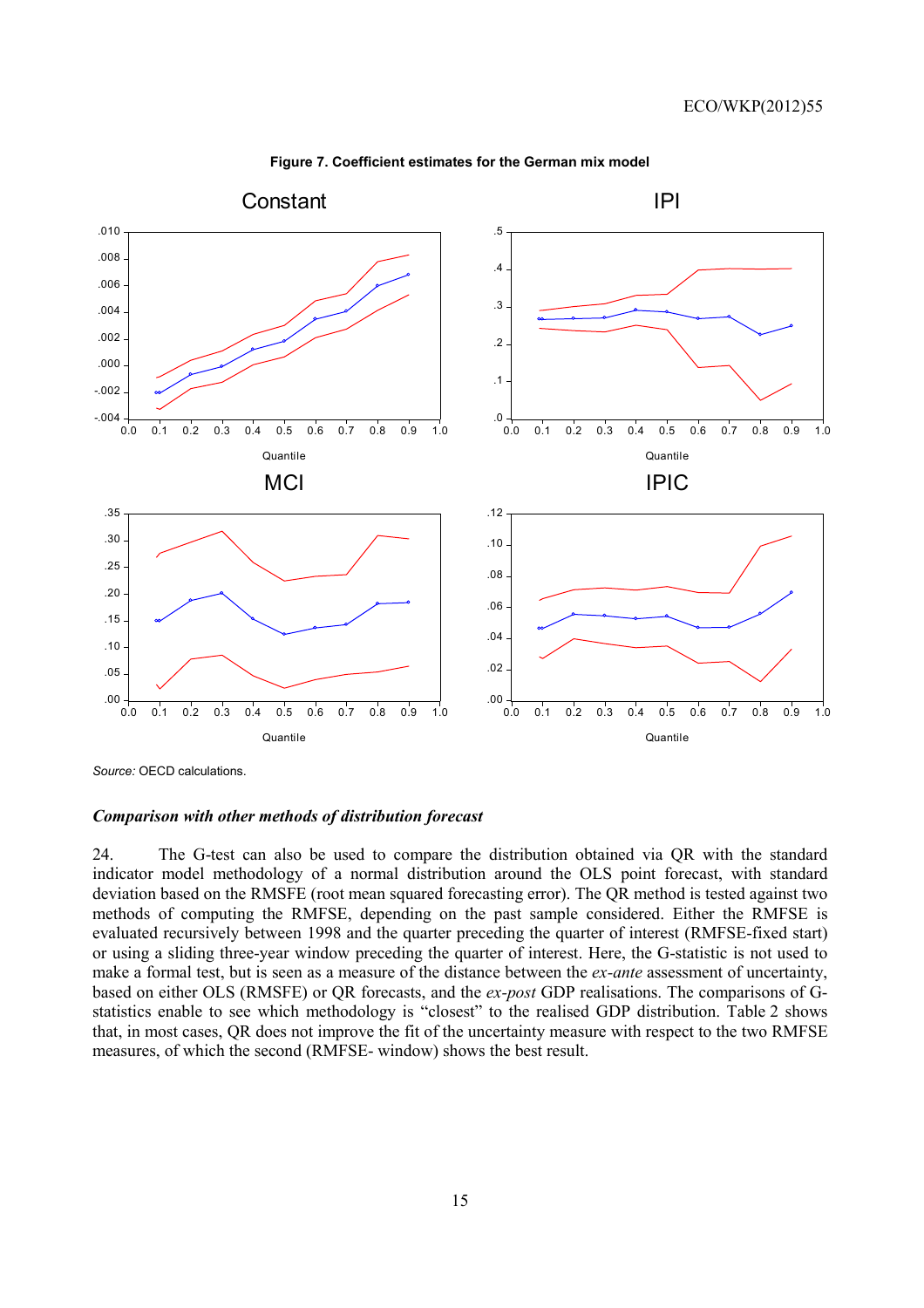| <b>United States</b><br>Country |       |      | Japan |       |       | Germany |      |      |      |
|---------------------------------|-------|------|-------|-------|-------|---------|------|------|------|
| Model                           | 1s0h  | 2s1h | 3s2h  | 1s0h  | 2s1h  | 3s2h    | 1s0h | 2s1h | 3s2h |
| Quantile regression             | 14.81 | 8.71 | 17.05 | 8.20  | 9.76  | 13.01   | 7.55 | 7.89 | 9.90 |
| RMFSE-fixed start               | 11.00 | 6.62 | 8.48  | 15.61 | 10.98 | 10.75   | 4.72 | 6.31 | 3.30 |
| RMFSE- window                   | 8.77  | 4.83 | 6.25  | 16.37 | n.a.  | n.a.    | 3.65 | 4.04 | 4.04 |

## **Table 2. Comparison between the QR and RMFSE-based forecast distribution**

| Country             | France |       |       | United Kingdom |       |       | Italy |       |       |  |
|---------------------|--------|-------|-------|----------------|-------|-------|-------|-------|-------|--|
| Model               | 1s0h   | 2s1h  | 3s2h  | 1s0h           | 2s1h  | 3s2h  | 1s0h  | 2s1h  | 3s2h  |  |
| Quantile regression | 14.74  | 14.17 | 16.99 | 19.75          | n.a.  | 13.52 | n.a.  | n.a.  | 13.38 |  |
| RMFSE-fixed start   | 14.70  | 12.05 | 14.70 | 12.41          | 16.31 | 9.70  | 11.48 | n.a.  | n.a.  |  |
| RMFSE- window       | 13.89  | n.a.  | 11.99 | 12.95          | 14.45 | 7.43  | 17.82 | 24.71 | 12.25 |  |

Sample: 2001-2011q3. Models with lower G-statistic highlighted.

*Source:* OECD calculations.

25. Although disappointing, this result does not necessarily mean the QR method should be disregarded. First, this result derives partly from the way the model is estimated: the OLS estimation procedure explicitly optimises around the RMFSE concept, hence leading to better results when using RMFSE. Second, the QR method has the great practical advantage of being conditional on the current situation, and not an average of past situations, thus enabling the computation of more interesting indices of uncertainty, which are presented below. This shows a possible trade-off between the accuracy of the uncertainty measure and its interest. In fact, although RMFSE may provide a more accurate measure of uncertainty than QR, as measured by the G-test, the information provided by RMFSE is characterised by a high degree of inertia resulting from the fact that it is a moving average of past errors.

# **Potential applications to assess uncertainty**

26. A probability distribution around the forecasts can be build from the QR methodology even if the raw output of the quantile regression is not the distribution itself but its 99 centiles. While the centiles or the distribution drawn from them convey a lot of information,<sup>10</sup> it may not be easy to read, interpret or compare to a benchmark (drawn from the past or other countries). This raises the need for a synthetic presentation of the results, focused on conveying the most useful information in the clearest way. Several one-dimensional indicators and graphical representations, which are illustrated for the German model, have been considered, with focus kept on two preferred indicators. Finally, a relatively common way to present uncertainty surrounding forecasts (conditional fan charts) is discussed.

27. The first potential presentation method is the standard deviation around the forecast. It has the advantage of being fairly simple and is a commonly used measure of dispersion, making readability straightforward. For example, in Figure 8, the contemporaneous measure for forecasts as of March 2012 is

<sup>10.</sup> Even more since the estimated distributions are non parametrical, and cannot be reduced to a small set of values.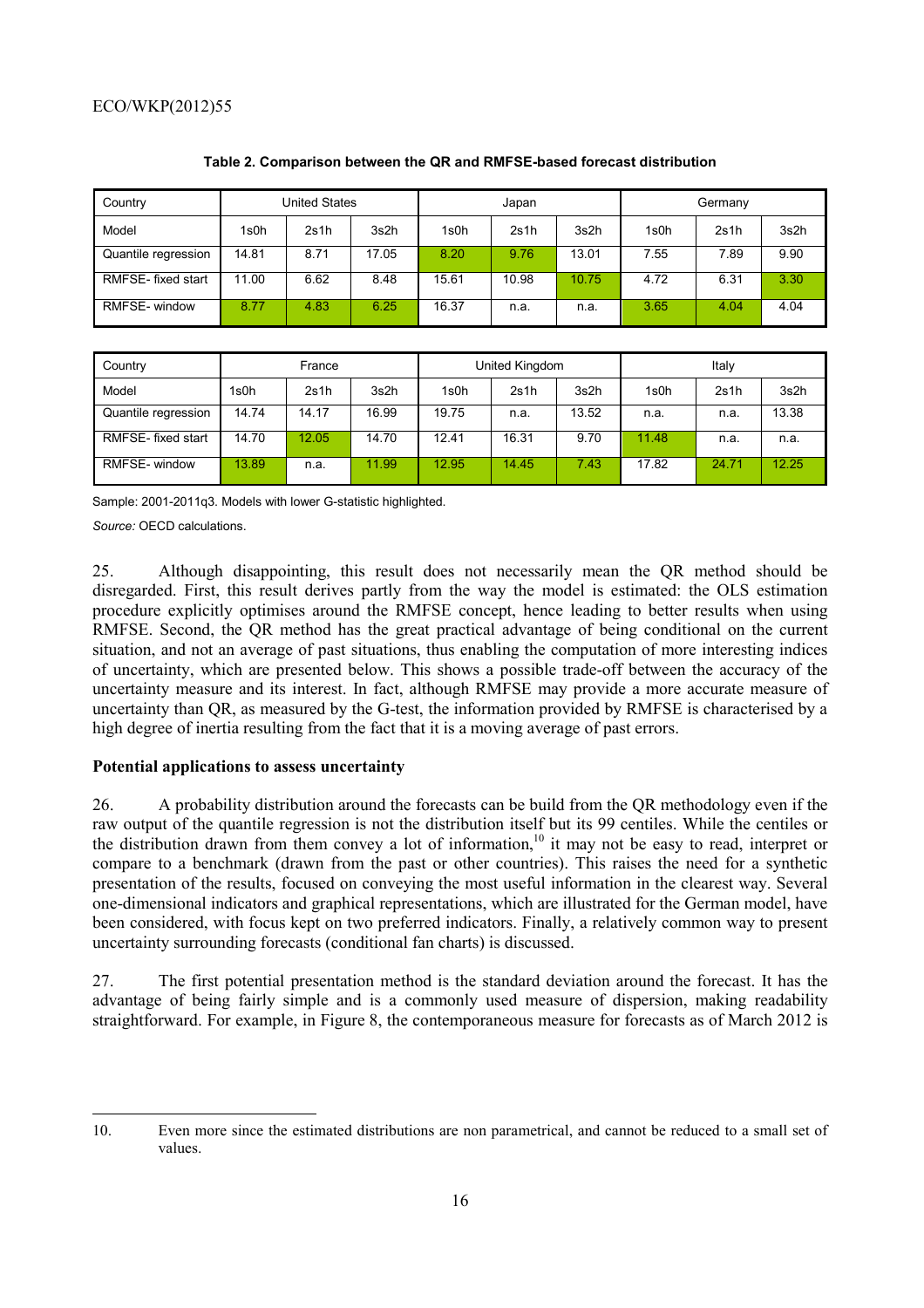compared with the level of uncertainty observed in the past, $11$  which enable the assessment of the evolution of uncertainty. Here the uncertainty is clearly receding in the three largest G7 economies.



**Figure 8. Standard deviation around GDP forecasts (% of GDP, annualised rates), IPC spring 2012 handout** 

28. The second choice is a synthetic indicator conveying information on both the extent of the uncertainty and the asymmetry of risk, using two time series. While constructing this uncertainty index, several desired features were examined. The distribution of risk around the forecast had to be reduced to the two dimensions of interest, namely the balance of risks and the extent of the uncertainty. Focus was put on the large forecast errors, which, while less likely than small errors close to the forecast point, are more serious and could be more costly. On this basis, the proposed set of uncertainty indices measure the probability of being more than 2 percentage points (annualised) above or below the central point estimate forecast of GDP growth, see Table 3 and Figure 9 (both relate to projections made in early January 2012). In Figure 9, the distance between the two lines gives an indication on the uncertainty around the point estimate (the further apart, the more uncertainty), while the comparison of the distance of the two lines from the zero axis gives an indication of the balance of risks. Table 3 summarises this information by quantifying the current uncertainty relative to "normal times" over the period 2000-07 (*i.e.* excluding the recent crisis) and showing the highest values of the index recorded during the financial crisis during 2008Q4-2009Q4 (see Figure 9).

three models (soft-, hard- and mixed-indicator models) that are used to make the projections. Second, uncertainty around the GDP forecasts of each individual model is derived using quantile regressions, which allows some explanatory variables to have more eight in explaining GDP during a sharp downturn (or recovery) than in more normal time Note: See Appendix for a more detailed description of the methodology. Source: OECD

<sup>11.</sup> Uncertainty is evaluated using the data available at the time the individual forecasts are made (without following revisions), while the 2000-10 average is computed with data available in spring 2011.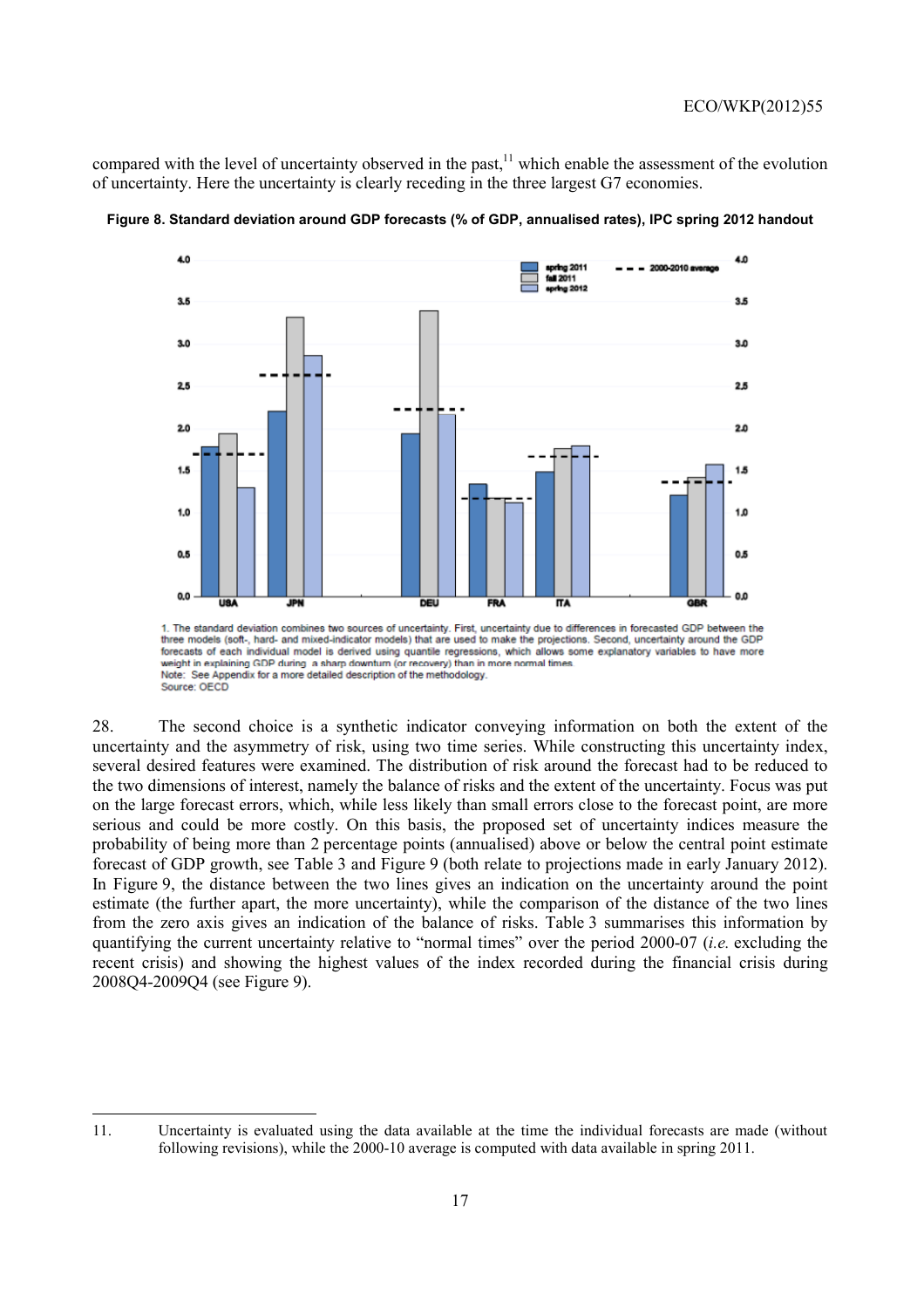

#### **Figure 9. Probability of large forecast errors for the current quarter (+/- 2% around the point estimate)**

*Note*: Probability of large negative errors is given on the negative scale (*i.e*. –P) for presentational reasons. The lines show the probability of being 2% points above or below the point estimate for the same set of monthly information in forecasting the current quarter.

*Source:* OECD calculations.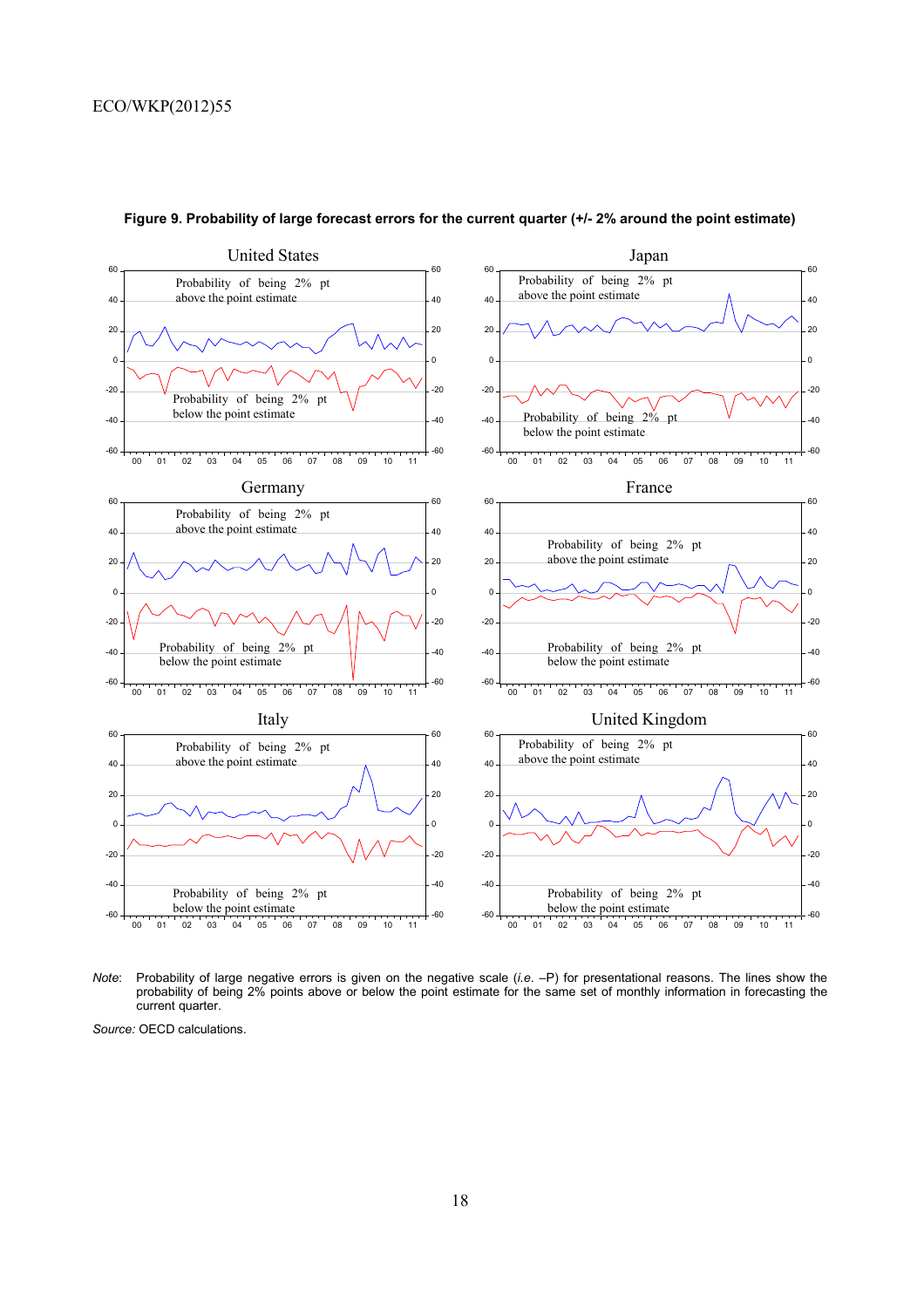29. Figure 9 shows that the average uncertainty varies greatly between countries with the United Kingdom and France showing much lower figures than Japan or the United States. To the extent there is greater interest in comparisons across time in a given country rather than across countries, and as the crosscountry dimension should be handled carefully as the country models are different, a normalisation of the uncertainty index has been made, taking the average value during the 2000-07 as a denominator, for each country separately and are presented in Table 3.

| Table 3. Uncertainty around the "current" quarter projection (2011Q4) |  |
|-----------------------------------------------------------------------|--|
|                                                                       |  |

|                      | January 2012       |     |          | Average 2008Q4-2009Q4 |
|----------------------|--------------------|-----|----------|-----------------------|
|                      | Upside<br>Downside |     | Downside | Upside                |
| <b>United States</b> | 1.1                | 1.1 | 1.9      | 1.6                   |
| Japan                | 0.9                | 1.1 | 1.1      | 1.3                   |
| Germany              | 0.8                | 1.2 | 1.5      | 1.2                   |
| France               | 1.8                | 1.3 | 3.0      | 2.5                   |
| Italy                | 1.6                | 2.1 | 2.1      | 3.1                   |
| United Kingdom       | 1.3                | 2.5 | 2.0      | 2.7                   |

*Note*: A value of one corresponds to the average probability of being above or below the point estimate by 2 % point in "normal times". An index above 1 shows that uncertainty is higher than in "normal times".

*Source:* OECD calculations.

30. All measures show an increase in uncertainty around the financial crisis. Over 2011 there has been a slight overall widening in uncertainty around the forecast of Q2 and/or Q3, mainly due to increased disagreement between models (the *between effect*), which seems to have recently abated for the current forecast of Q4.

# *Comparison of the uncertainty and asymmetry indexes with other internal or external proxies*

31. The proposed uncertainty index (the probability of being 2 annualised percentage points away from the forecast) and other uncertainty measure drawn from the forecast distribution, like the interquartile range (the different between the  $75<sup>th</sup>$  quartile and the  $25<sup>th</sup>$  percentiles) or the standard deviation, follow very similar patterns (Figure 10).

32. The comparison of the uncertainty as measured by the QR (here the standard deviation of the forecast distribution) and other uncertainty measures (Figure 11) leads to interesting insights: comparing the QR index and the standard deviation as computed by the RMFSE method shows that the QR is much more reactive than the RMFSE, as this last measure, being a historical moving average, lags behind and is very inertial. Moreover the QR measure tends to lead the Survey of professional forecaster (SPF) measure of uncertainty, made by the Philadelphia FED (a common benchmark for the uncertainty of the GDP forecast), at least during the 2001 and 2008-09 downturns.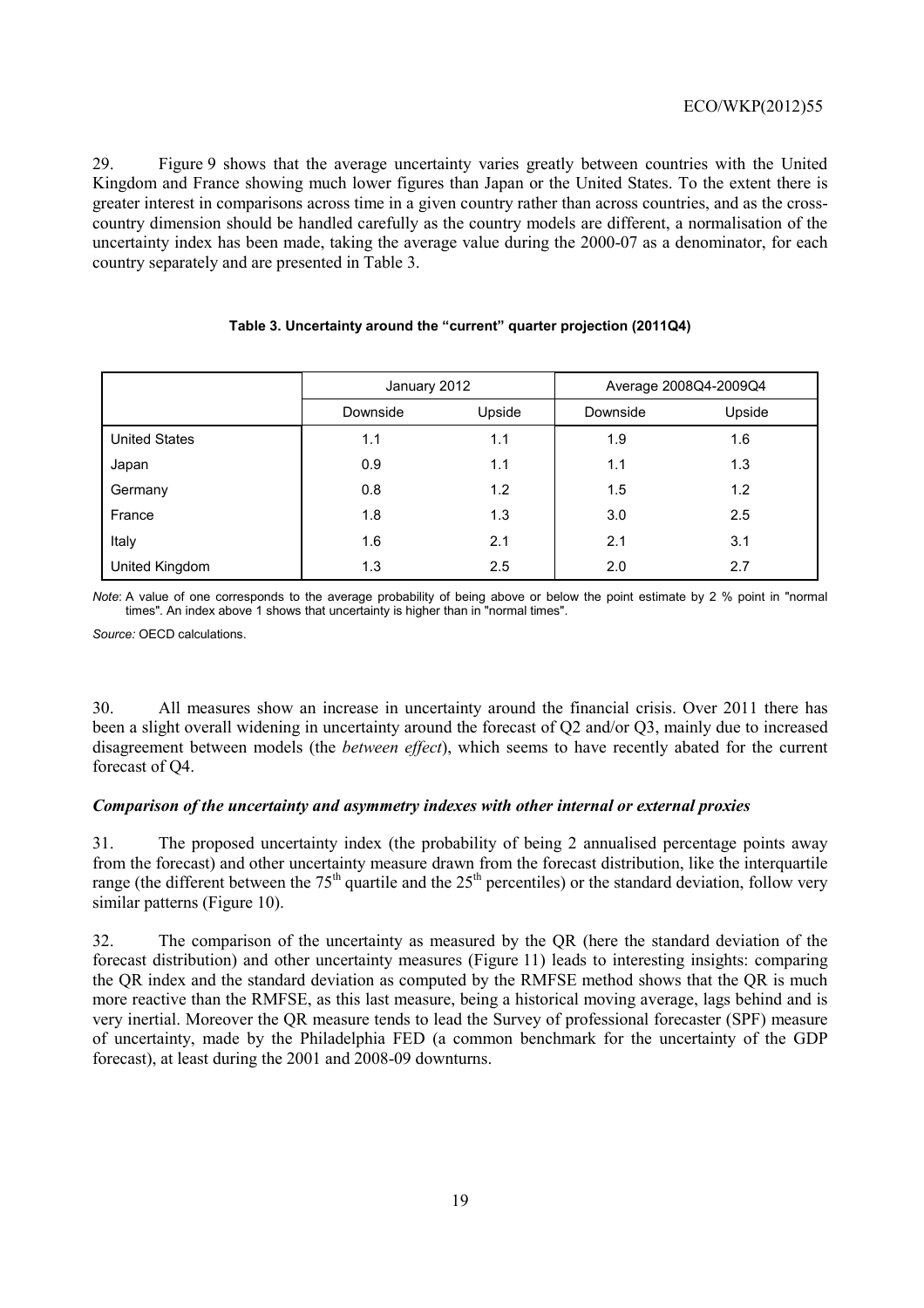

**Figure 10. Comparison between three uncertainty measures drawn recursively from the US QR 2s1h model**

*Note*: The measures of uncertainty are one-period ahead, estimated recursively over the period 2000Q1-2011Q3. *Source:* OECD calculations.





*Source:* OECD calculations.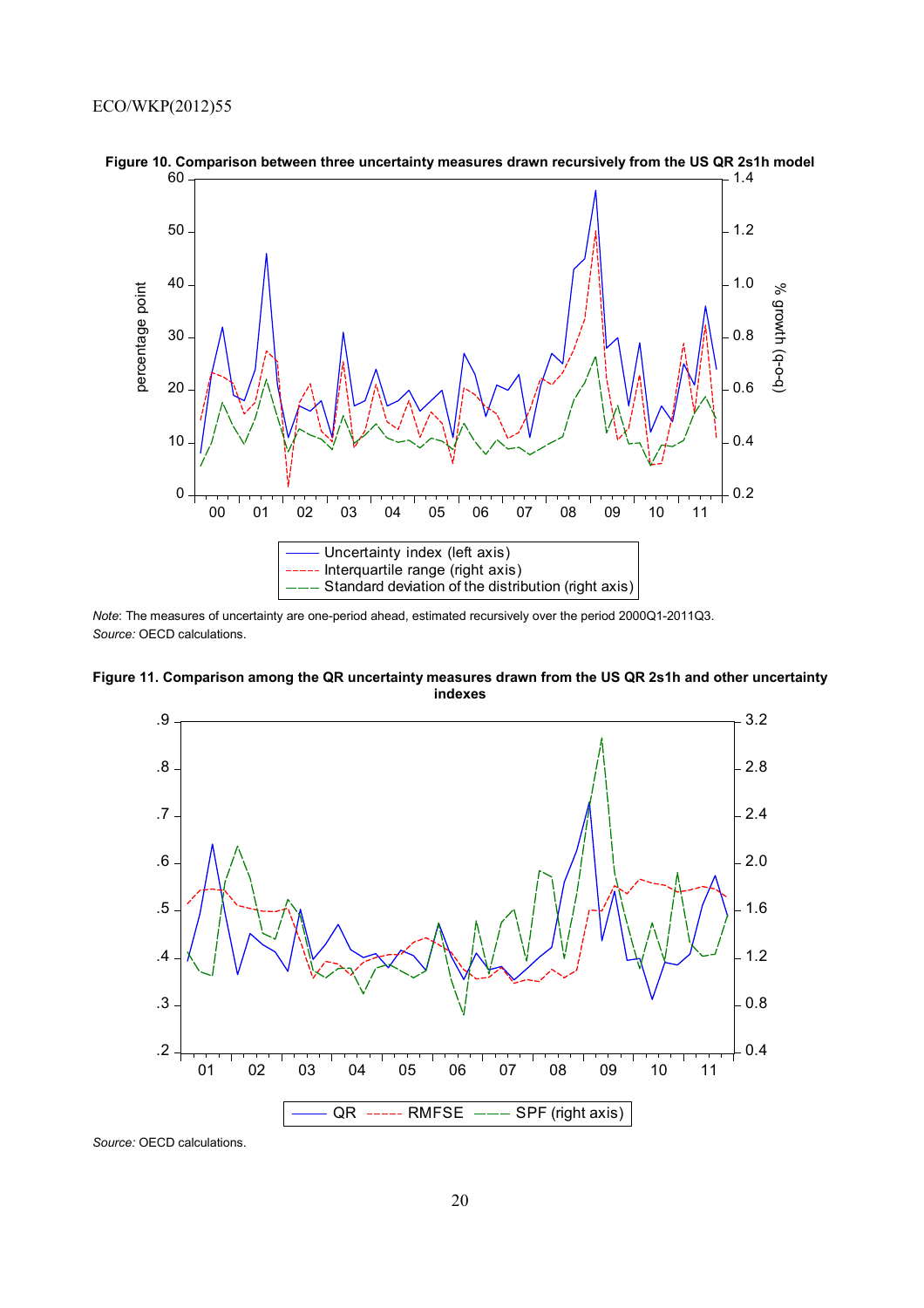33. The uncertainty index is then compared to several financial indexes, which are often taken as good predictor of uncertainty (Figure 12). This includes the volatility index of the American stock market (VIX); the financial condition indicator (FCI) which is an indicator produced by the OECD and the spread between long term and short term interest rates. While the new measure of uncertainty may appear to lead the surveys of professional forecasters it tends to lag financial indicators such as stock volatility indices and FCI (even more since, for a given date, they are available sooner than economic indicators) in signalling the 2008-09 crisis. There seems to be less relation between the yield curve and the QR uncertainty index. In the most recent quarters, a divergence appears between FCI and the QR uncertainty, which reflect the fact that the economic environment is still very much affected by the difficulties in both the United States and Europe, despite exceptionally accommodative monetary policy that drive the FCI down. This shows the caveat of relying on one aspect of the economic climate (financial conditions) that, while having been majorly linked to the last crisis, may not been that relevant to assess current climate of uncertainty.

34. Another way to assess and represent the balance of risk is to present the difference between the mean forecast, made by OLS, and the median of the forecast distribution, estimated with QR. Figure 13 presents an example of this indicator with the US 2s1h model. When the mean is above the median, the GDP is more likely to be below the indicator model point forecast (the mean). The drawback of this very simple measure is that it gives no information about the size of the deviation from the mean or the median. Actually, a mean higher than the median can indicate that there are large positive outliers, which makes this measure sometimes counter-intuitive.

# *Conditional fan charts*

35. A relatively standard way to represent information obtained through the QR distribution forecast is to graph conditional fan charts. Fan charts are mainly used for visual presentation, mainly of the asymmetry of uncertainty, but unless the asymmetry of the distribution is large, it is unlikely to be visible at first glance. Moreover, assessing the balance of risks based on fan charts may lead to confusion.12 The standard presentation of fan charts (around the most recent forecasts) makes it difficult to assess the level of uncertainty, *i.e.* make a comparison with historical variance (or uncertainty), while presenting a set of historical (recursive) fan charts is likely to be overloaded. Figure 14 presents these types of graphs, for various dates of the German 2s1h model. The central, dark blue band represents the interval between the 4<sup>th</sup> and the 6<sup>th</sup> decile, and the three lighter bands additional deciles. Thus each shade of blue represents 20% of the probability (the remaining 20% being outside the fan. The solid red line is the historical GDP, as of 2011 Q2. The solid blue line is the OLS consensus forecast for current and next quarter.

<sup>12.</sup> Issues regarding the interpretation of fan charts are discussed in Annex II.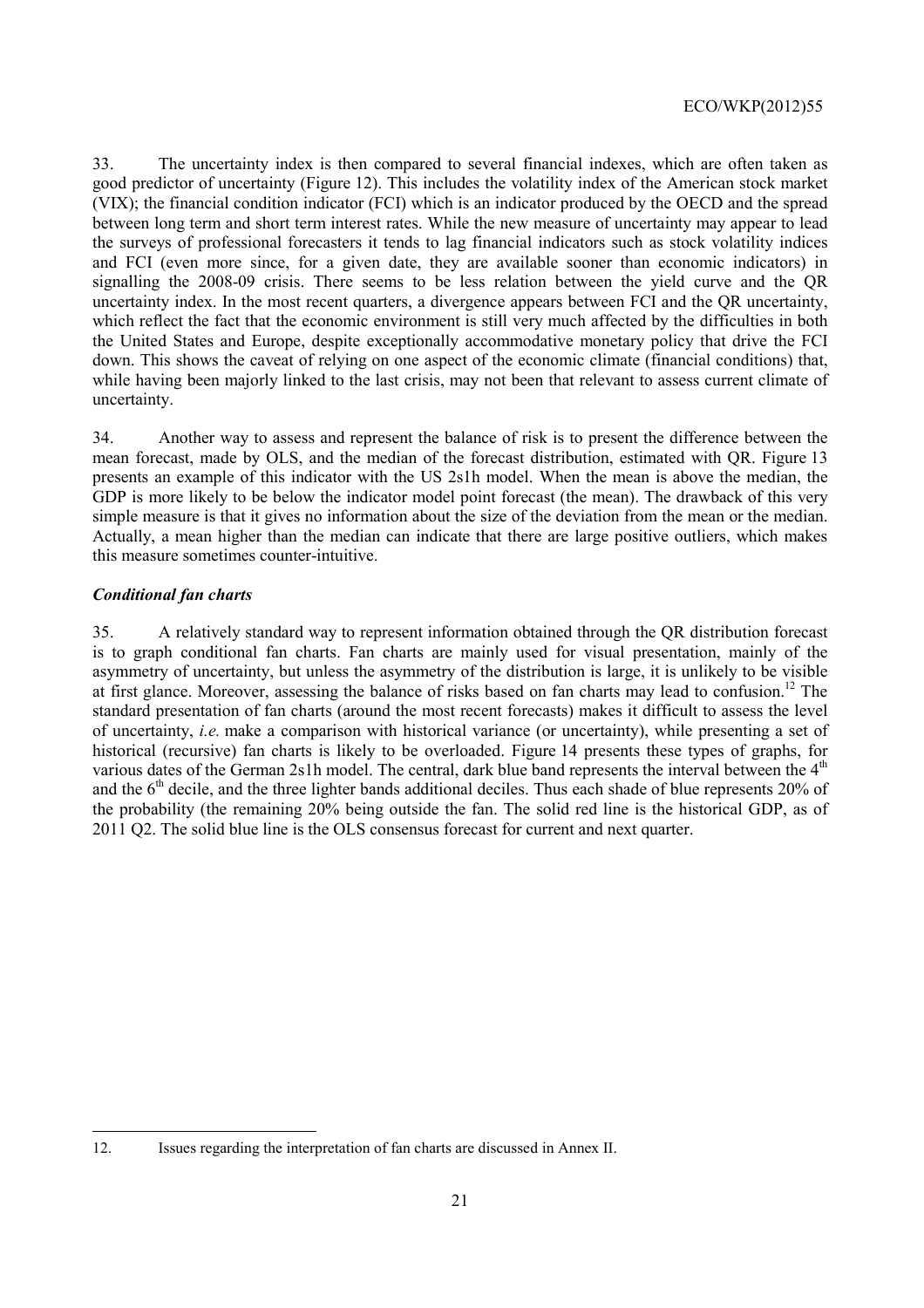

#### **Figure 12. Comparison of the QR forecast standard deviation with financial measures of uncertainty for the United States**

*Notes*: Comparisons of US QR 2s1h model with the Financial Conditions Index (Panel A), VIX index (Panel B) and slope of the Yield Spread curve (Panel C).

*Source:* OECD calculations.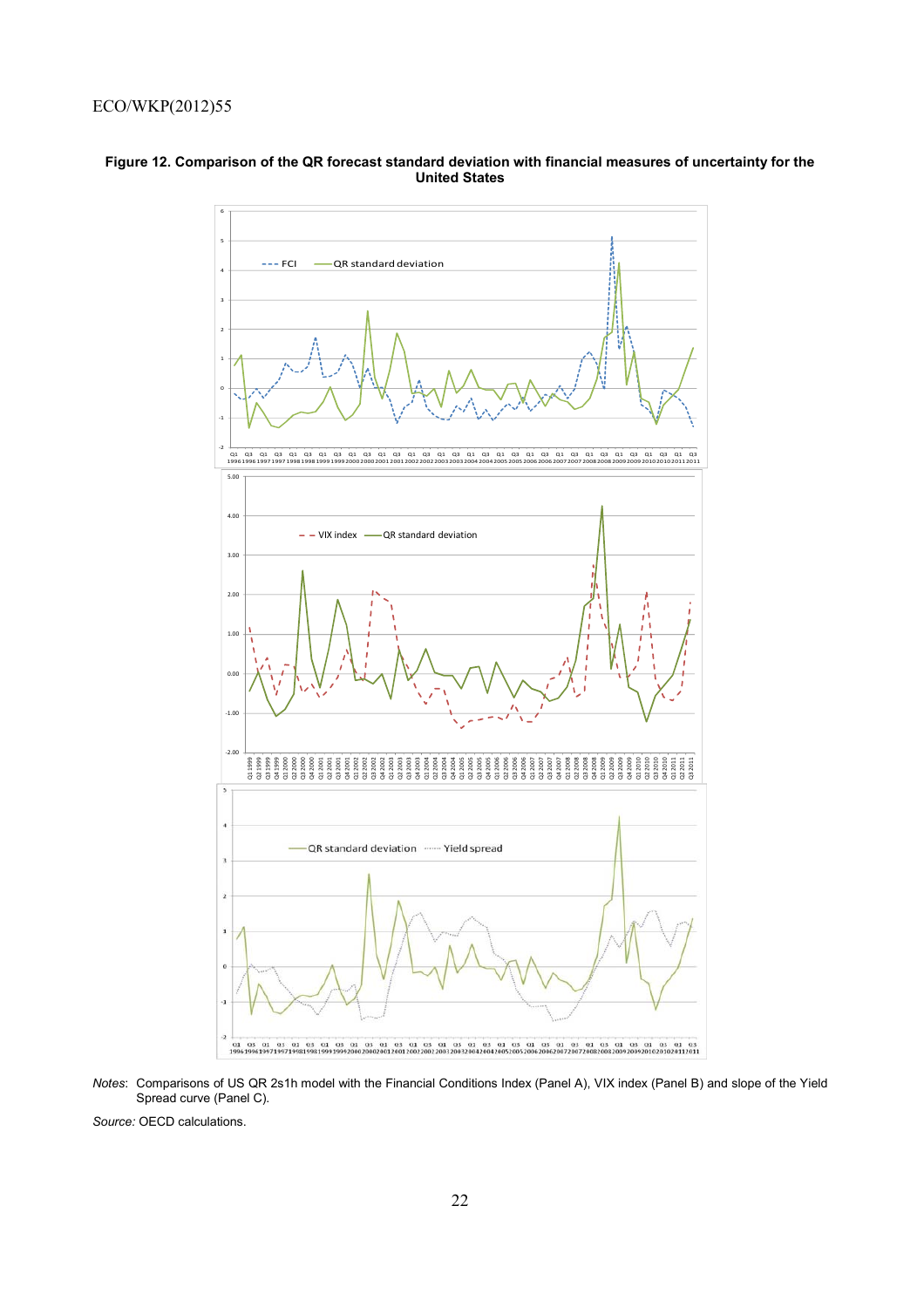

**Figure 13. Difference between the OLS point forecast and the median of the distribution forecast, for the United States 2s1h model (% of GDP)** 

Sample 2001-2011.

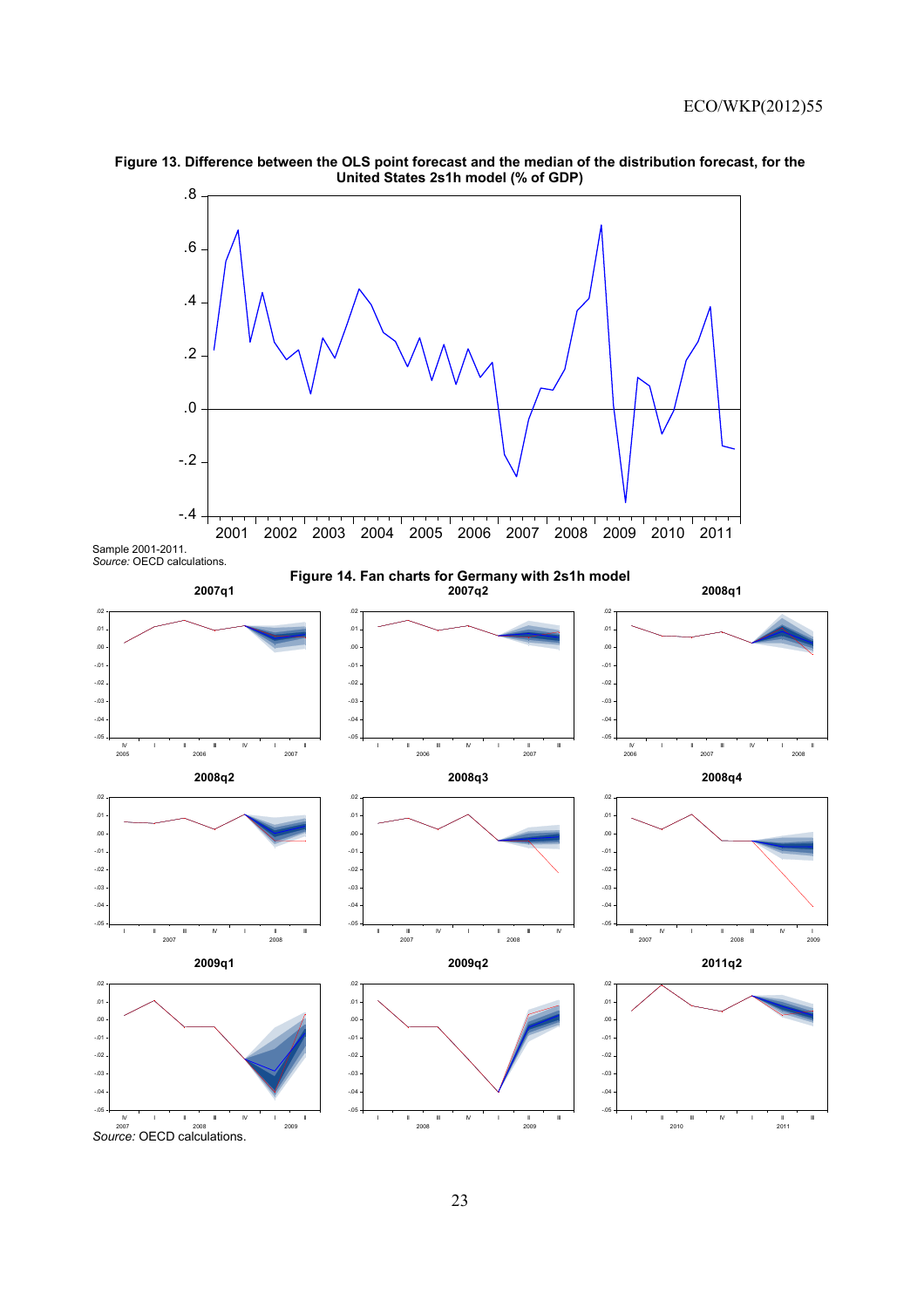### ECO/WKP(2012)55

36. For illustrative purpose, Figure 15 shows the forecast and fan charts for current and next quarter, with information available at the time (survey data for October and no hard data). The following (illustrative) statements can be drawn from the fan charts:

- There is a 20% chance of avoiding negative growth in the  $4<sup>th</sup>$  quarter of 2011.
- There is  $60\%$  chance of having GDP growth between 0 and  $-0.8\%$  (q-o-q rates) in the following quarter. Finally, the (provisional) GDP figure turns out to be -0.7%, so inside our 60% bracket.

**Figure 15. Fan chart for the forecast based on most recent data for Germany** 



**2011q4**

*Source:* OECD calculations.

#### **Conclusion**

37. The QR methodology presented here captures some of the uncertainty inherent to the forecasting exercise. This incorporation is made possible by the introduction of different elasticities between GDP and the indicators, depending on the position in the forecast distribution, thus enabling the indicators to have a contemporaneous impact on the width and symmetry of the uncertainty. The uncertainty indices drawn from this methodology can help to assess the extent of uncertainty conditional on the current state of the economy, in a model-based and judgment-free way.

38. While one advantage of this method is its simplicity and its closeness to the set-up of the IM model, the fit of the model is not totally satisfactory. Improvements, presented in Annex I, based on the addition of variables that seem to be related to uncertainty are presented, and the "squared indicators" approach seems the more convincing. An attempt to select a better model by LASSO gives disappointing results, which point to the fact that it is difficult to optimise a prediction of uncertainty, as uncertainty itself is not observed.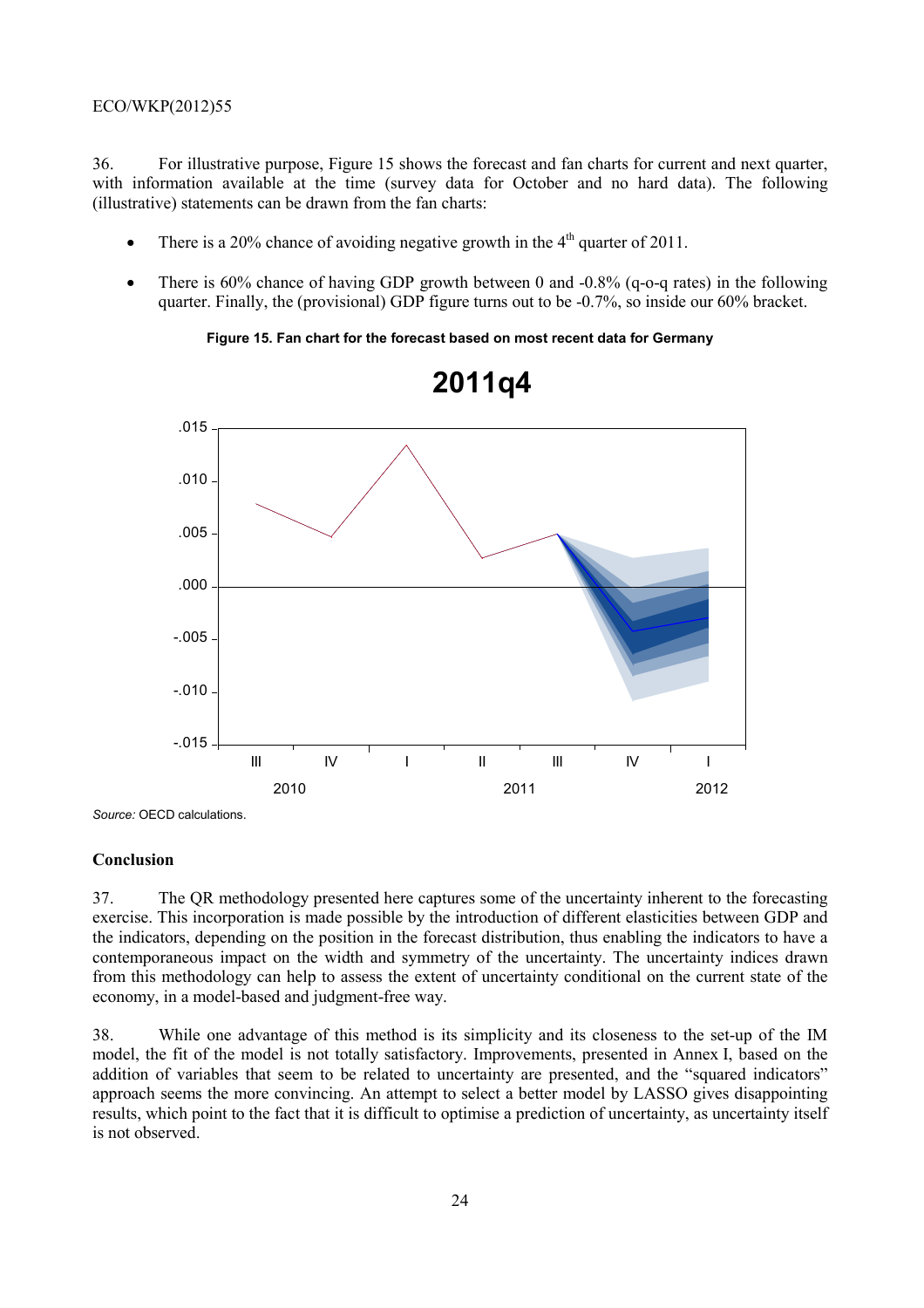#### **BIBLIOGRAPHY**

- Blix, M. and P. Sellin (1998), "Uncertainty Bands for Inflation Forecasts", *Sveriges Riksbank Working Paper* No.65*.*
- Boero, G., J. Smith and K. F. Wallis (2008), "Uncertainty and Disagreement in Economic Prediction: the Bank of England Survey of External Forecasters", *Economic Journal*, July.
- Chernozhukhov, V., I. Fernández-Val and A. Galichon (2010), "Quantiles and Probability Curves without Crossing", *Econometrica 78(3),* pp.1093-1125.
- Conflitti, C. (2010), "Measuring Uncertainty and Disagreement in the European Survey of Professionnal Forecsaters", *ECARES Working Paper 2010-034.*
- Cornec, M. (2010), "Constructing a Conditional GDP Fan Chart with an Application to French Business Survey Data",  $30<sup>th</sup>$  CIRET conference.
- D'Amico, S. and A. Orphanides (2008), "Uncertainty and Disagreement in Economic Forecasting", *Finance and Economics Discussion Series,* Federal Reserve Board, Washington, D. C.
- David, A. and P. Veronesi (2011), "Investor's and Central Bank's Uncertainty Measures Embedded in Index Options", available at SSRN:http://ssrm.com/abstract=1746563.
- Deutsche Bundesbank (2010), "Uncertainty of Macroeconomic Forecast", *Bundesbank monthly report*, June.
- Elekdag, S. and P. Kannan (2009), "Incorporating Market Information into the Construction of the Fan Chart", *IMF Working Paper 09/178.*
- Koenker, R. W. and G. W. Bassett (1978), "Regression Quantiles", *Econometrica 46,* pp.33-50.
- Koenker, R. W. P. Ng and S. Portnoy (1994), "Quantiles Smoothing Splines", *Biometrika 81(4),* pp.673- 680.
- Machado, J. A. F. (1993), "Robust Model Selection and M-Estimation", *Econmetric Theory 9(3),* pp.478- 493.
- Rusticelli, E. (2012), "Non-Parametric Stochastic Simulations to Investigate Uncertainty around the OECD Indicator Model Forecasts", *OECD Economics Department Working Paper*, forthcoming.
- Sédillot, F. and N. Pain (2003), "Indicators Models of Real GDP Growth in Selected OECD Countries", *OECD Economics Department Working Papers* No. 364.
- Tay, A. S. and K. F. Wallis (2000), "Density Forecasting: a Survey", *Journal of forecasting 19,* pp.235- 254.
- Tibshirani, R. J. (1996), "Regression Shrinkage and Selection via the LASSO", *Journal of the Royal Statistical Society B58,* pp.267-288.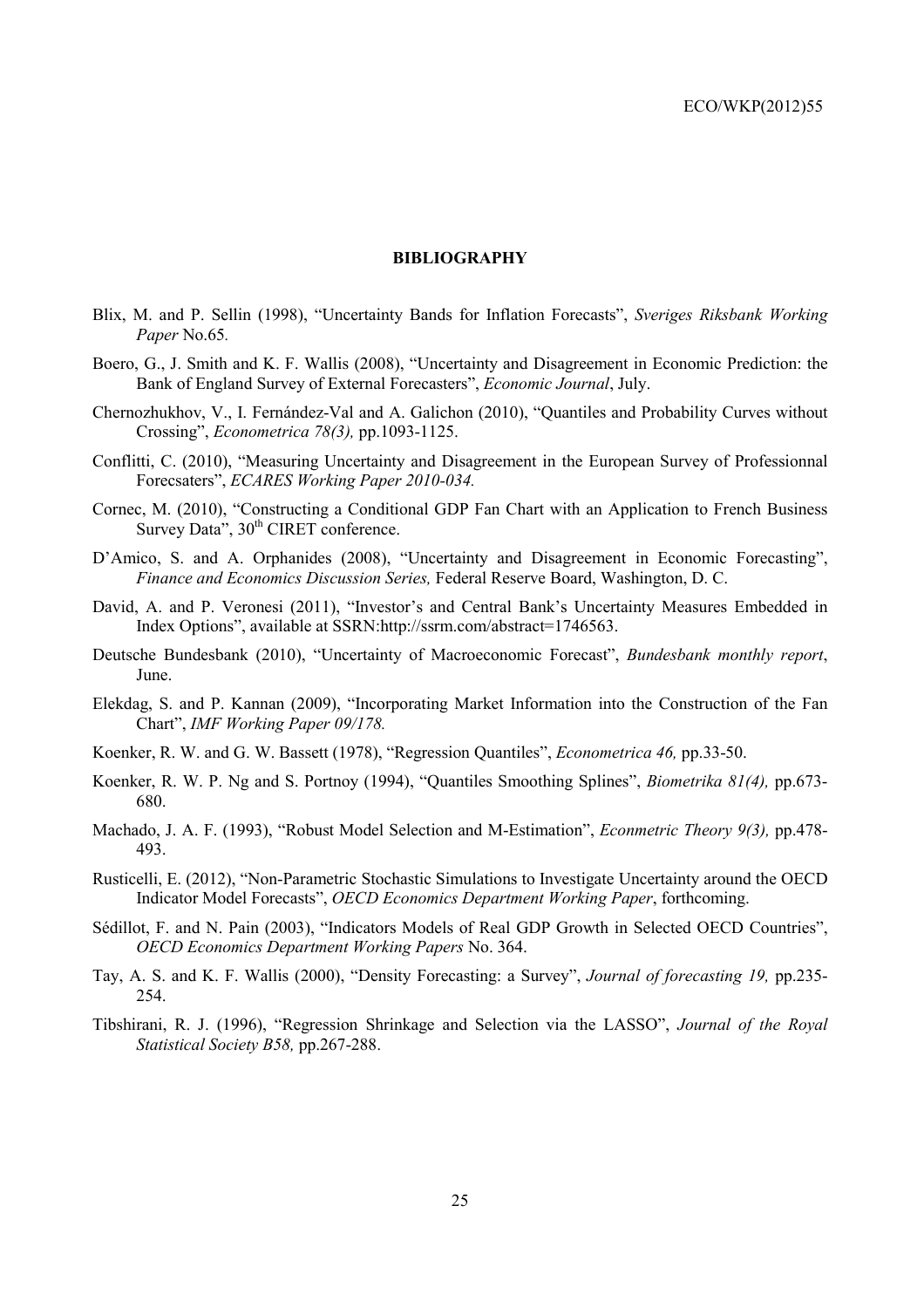#### **ANNEX I. EXPLORED VARIANTS OF THE QR MODEL**

39. This section presents some variants of the main methodology, aiming at extending and improving it. In order to improve the fit of the baseline specification, two directions are explored. First, the selection of variables is made specific to each quantile. Second, additional variables are added, to try to capture specific relations with the level of uncertainty.

# **Automatic selection of the lags**

40. The models used so far are based on the OECD indicator model OLS equations, and the associate preferred lagged structure (resulting from standard information criteria). A further step would be to allow the indicator and lag selection to vary across quantiles. To do so, a criterion to discriminate between models is needed. This criterion must select a model that fulfils two objectives: maximises the fit and avoids large dimensions and over-fitting. Following Koenker, Ng and Portnoy (1994) and Machada (1993), a Schwarz information criterion is used for penalising high-dimension models:

$$
SIC = T \ln \left( \frac{1}{T} \sum_{i=1}^{T} \rho_{\theta} (y_i - Z'_i \beta) \right) + \frac{1}{2} k \ln T
$$

where  $T$  is the sample size and k the number of independent variables. This criterion is applied for each centile, thus estimating 99<sup>th</sup> different models<sup>13</sup> and multiplying the computation time consequently.

41. Applied to the German case, this criterion allows the selection, for each quantile, of the optimal number of lags, instead of estimating the same model for all quantiles. Comparisons of the G-statistics with selection and without (Table A1) show that the selection process yields some improvement. But because of the much greater computation time this approach was not pursued.

| Country          |       | Germany |      |
|------------------|-------|---------|------|
| Model            | 1s0h  | 2s1h    | 3s2h |
| No lag selection | 10.91 | 6.55    | 9.11 |
| Lag selection    | 5.65  | 7.55    | 3.85 |

**Table A1. Comparison between the models with and without lag selection for QR** 

*Source:* OECD calculations.

13. There is 99 percentiles lines, from 1% to 99%, separating 100 quantile intervals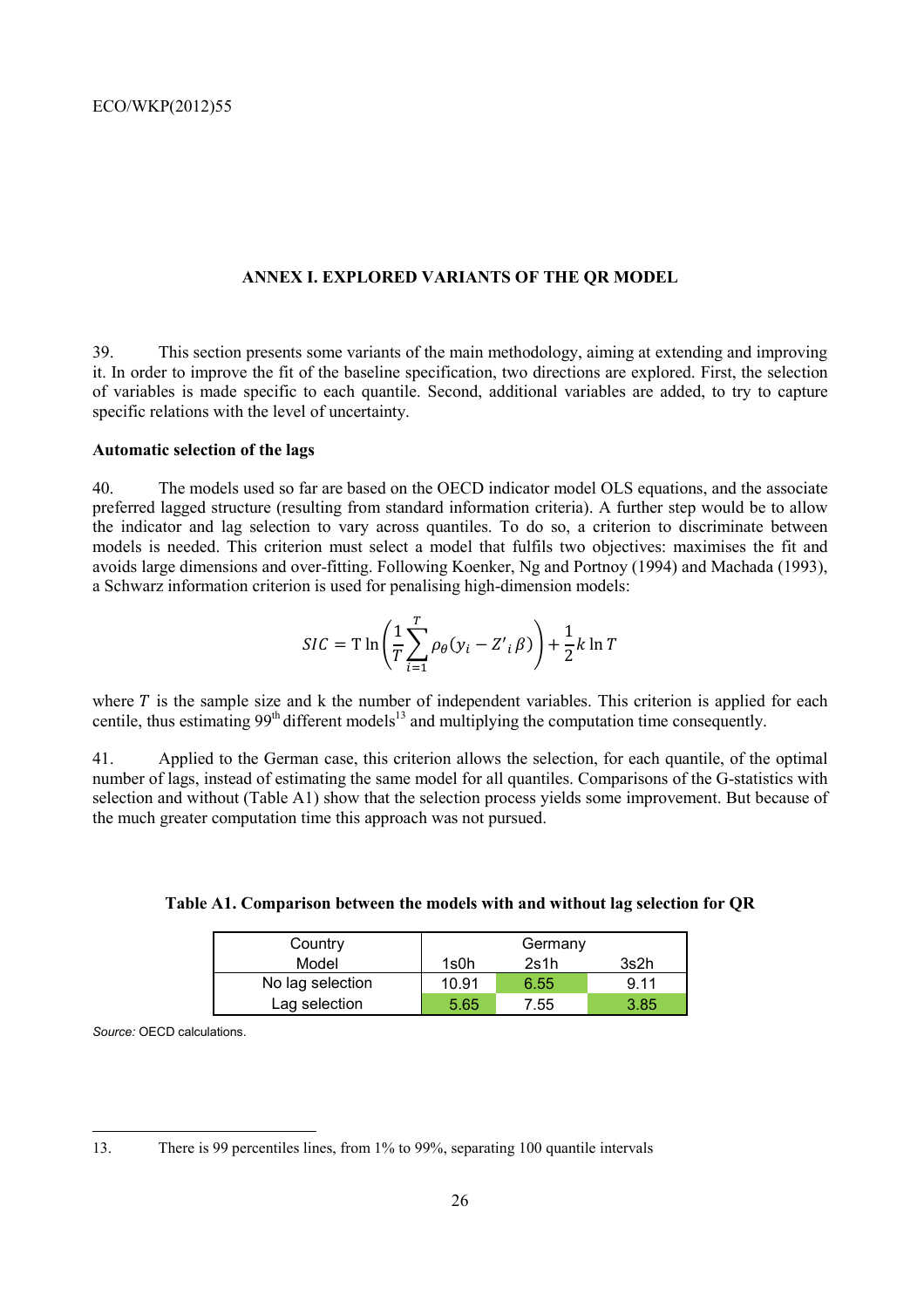#### **Adding new indicators**

42. As shown above, a disappointing feature of the estimated model is that no indicators have a significantly different impact on the top or the bottom of the distribution, which may explain the inability to forecast extreme values. Incorporating new variables that may have different effect on different quantiles could improve the model. Possible candidates are squared values of the currently used indicators, which can take advantage of non-linearity in the model and financial variables, either stock market volatility indices or commonly used leading indicators of downturns such as the yield spread. In the absence of selection criteria, the candidate variables are added to the QR equation, either one-by one or in combination. The new constructed models can then be tested against the original one.

#### *Squared indicators*

43. The idea being this technique is that large movement of the indicators may point to extreme events, and that, as movement get stronger, the link between the indicators and GDP stop being linear. The latest crisis showed an extreme example of that, with GDPs falling well below what the indicators were pointing to. The method is thus to keep the OLS mean estimation unchanged, and to add the squared value of the indicators, with the same number of lags, to the QR equations. Two alternative specifications are tested: one with the squared indicators, thus with only positive values  $(X^2)$  and a version retaining the same sign as the original variable (X|X|). Table A2 shows the results for Germany, France and the United States, the accuracy being estimated by the G-statistics, and compared with the baseline QR equation. Looking at Germany, while the two variants improve the fit of the distribution forecast, it seems that the first version offers the best fit. For France and the United States, the results are more disappointing, with only a marginal improvement of the fit of the models.

| Country         |             |      | Germany |       | France |       |       | United States |      |      |
|-----------------|-------------|------|---------|-------|--------|-------|-------|---------------|------|------|
| Model           |             | 1s0h | 2s1h    | 3s2h  | 1s0h   | 2s1h  | 3s2h  | 1s0h          | 2s1h | 3s2h |
| <b>Baseline</b> | G statistic | 7.73 |         | 11.36 | 9.91   | 11.29 | 13.61 | 22.92         | 7.02 | 5.76 |
|                 | P-value     | 0.56 | 0.64    | 0.25  | 0.36   | 0.26  | 0.14  | 0.01          | 0.63 | 0.76 |
| $X^2$           | G statistic | 4.82 | 3.86    | 4.2   | 15.39  | 13.08 | 15.01 | 22.49         | 6.94 | 8.42 |
|                 | P-value     | 0.85 | 0.92    | 0.9   | 0.08   | 0.16  | 0.09  | 0.01          | 0.64 | 0.49 |
|                 | G statistic | 4.82 | 7.68    | 8.19  | 10.65  | 9.49  | 10.58 | n.a.          | 9.28 | 4.60 |
| X X             | P-value     | 0.85 | 0.57    | 0.52  | 0.30   | 0.39  | 0.31  | n.a.          | 0.41 | 0.87 |

**Table A2. Comparison of the baseline and squared indicators models for Germany, France and the United States** 

*Source*: Sample 1998-2011Q3.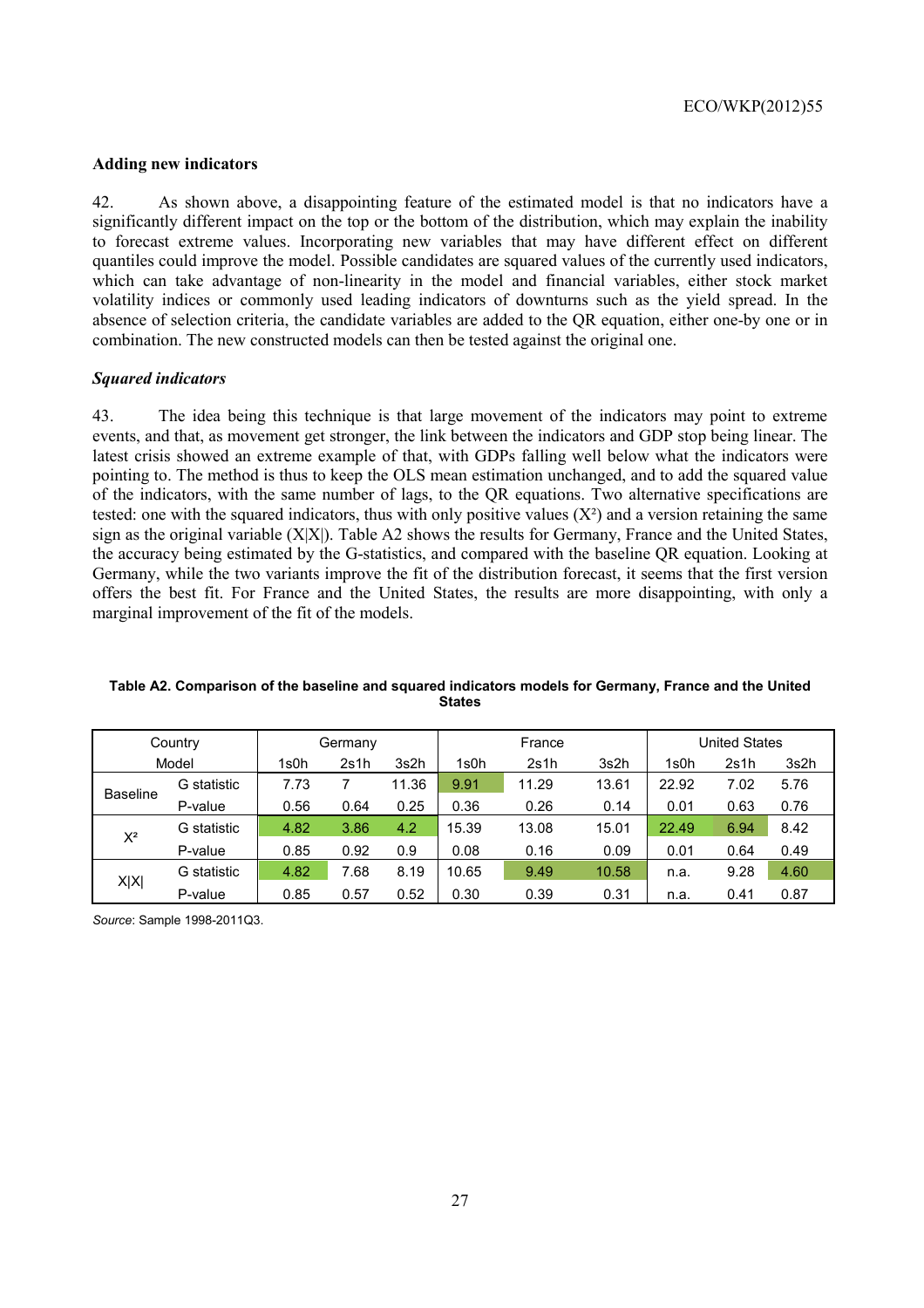# ECO/WKP(2012)55



#### **Figure A1. Talagrand diagrams comparing QR with and without squared indicators on various German models**

*Source:* OECD calculations.

44. Looking at the Talagrand diagrams for Germany (Figure A1), the better fit for all variables seems also to be using the first alternative of the squared indicators (middle row of Figure A1). Moreover, this specification seems quite effective in capturing the bottom of the distribution, which is where the baseline specification is weakest. The estimated coefficients at the top and the bottom of the distribution are also not the same for some squared variables (Figure A2). For example, the squared IPI for construction displays a clear decreasing pattern, implying that high absolute value of the IPIC mean higher bottom quantiles and lower upper quantiles, thus narrowing the distribution. In this setting, the elasticity between GDP and the IPIC is positive and doesn't vary significantly between the top and the bottom of the distribution, so that high or low values of the IPIC move the forecast distribution up or down without altering it, at first order. The elasticity between the squared IPIC and the GDP is decreasing across the distribution, positive at the bottom and negative at the top, meaning that large movements in the IPIC (large positive value of the squared indicator) tend to narrow the distribution, raising the bottom of the distribution and decreasing the top. So IPIC has a first order impact on the level of GDP and a second order one on the width of the uncertainty.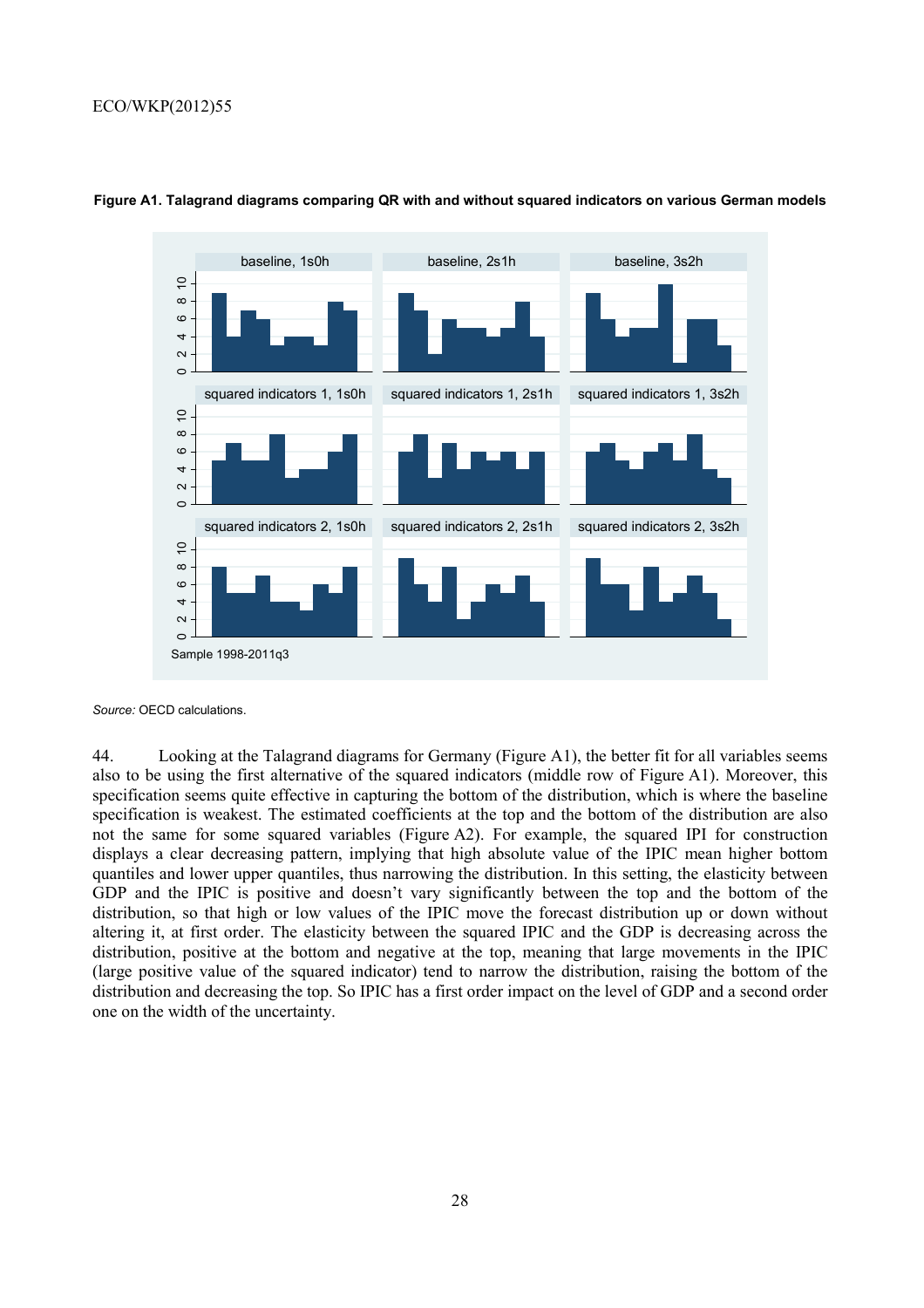

## **Figure A2. Coefficients estimated for the 9th deciles by QR, for the mixed model with squared indicators**

*S*ample 1991-2011 *Source:* OECD calculations.

#### *Financial variables*

45. Another alternative is to add financial variables to the QR equations. Two financial indicators are tested for the German level, the growth of the DAX index and its volatility (measured as the standard deviation of the daily levels of the index over the considered period). The two indicators are taken quarterly, and for the current quarter, the data is prolonged as if the growth will keep at the same pace and the volatility will remains the same (so, with two months of information, the growth indicator is projected as 3/2 of the first two months growth, whereas the volatility is the volatility of the first two months.) The indicators are added to the QR equations, for all three models (soft, hard and mix), with the number of lags selected for the other variables. As usual, this model is tested against the baseline one, without financial indicators, by comparing the G-statistics (Table A3).

| Country                     |             | Germany |      |       |
|-----------------------------|-------------|---------|------|-------|
| Model                       |             | 1s0h    | 2s1h | 3s2h  |
| <b>Financial indicators</b> | G statistic | 13.81   | 9.18 | 10.56 |
|                             | P-value     | 0.13    | 0.42 | 0.31  |
| <b>Baseline</b>             | G statistic | 7.73    | 7.00 | 11.36 |
|                             | P-value     | 0.56    | 0.64 | 0.25  |

**Table A3. G-tests comparing QR with and without financial indicators on various German models** 

 *Source*: Sample: 1998-2011Q3.

The results are quite disappointing, with only the more complete model (3S2H) showing a marginally lower G-statistic.

#### *Model selection via a LASSO routine*

46. As adding new variables with no theoretical backing or selection criteria can amount to datamining, a way to correctly select the model is tested, using a LASSO-type (Tibshirani, 1996) estimating algorithm to select the model. The principle of this estimator is to add to the minimising function a term dependent on the L1-norm of the vector coefficient (the sum of the absolute value of the coefficients):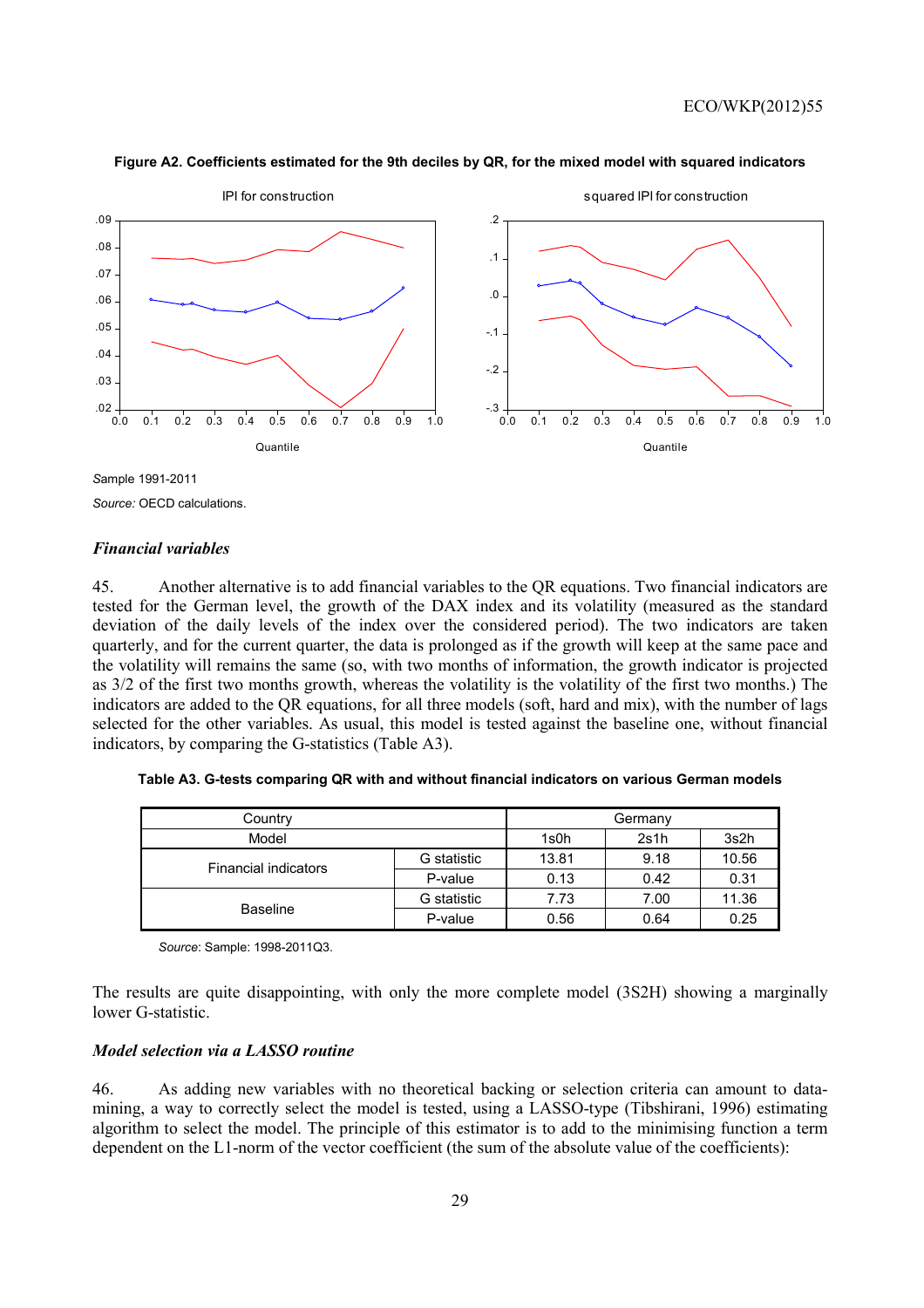$$
\beta_{\theta} = \text{Arg min} \sum_{i=1}^{t} [\rho_{\theta}(y_i - Z'_i \beta)] + \lambda ||\beta||_1
$$

47. This penalty allows for the selection of sparse models, by setting the betas of the less relevant variable to 0, through the minimization process. Its great advantage is that it selects and estimates the model in one minimisation, which allows for considerable gains in computing time. The caveat is that there is no theoretical value for the lambda coefficient, on which the estimation crucially depends: a low value will fail to discard any possible predictors, while higher values will discard all predictors but the constant.

48. This technique has been tested on the German model, first with the original set of predictors with the three models and then adding their squares to the set of predictors (see above for a description of the squared indicators). The estimator is applied on the normalised set of predictors, in order to have betas of comparable size. After some test, a lambda of 2 seems to provide the best estimation, but none of them beat the fit of the original setting, where the quantile models are identical to the mean prediction model.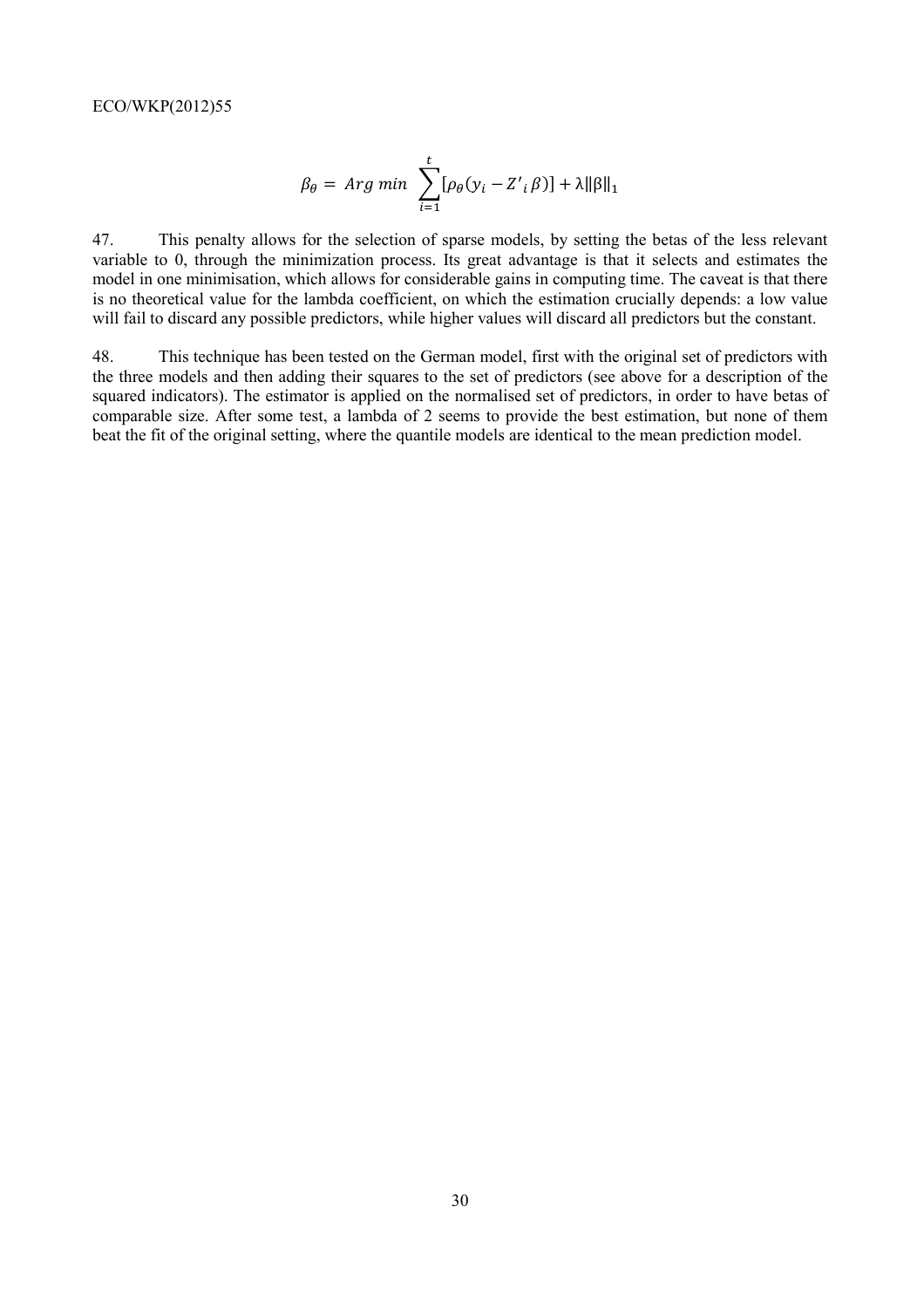## **ANNEX II. INTERPRETING FAN CHARTS**

#### **Interpreting fan charts and distribution forecasts in light of risks**

49. Fan charts have become an increasingly popular way of presenting uncertainty around forecasts. Still, their use for describing the balance of risks can lead to confusion.

50. Ideally, one would like to associate the fan chart shape (asymmetry) with the distribution of risks to the forecast. The most straightforward way, used by central banks including the BoE is based on the skewness of the forecast distribution. Negative skewness (for example under a two-piece normal distribution, as in Figure A3) implies  $E(x)$  median mode and is associated with a negative balance of risks to the central forecast, being implicitly the mode ("downside risks"). In other words, given the most likely outcome (mode),  $E(x) \leq m$ ode and  $Pr(x \leq m$ ode) $\geq 0.5$ .

# **Figure A3. A negatively skewed distribution**



*Source:* OECD calculations.

51. The situation becomes somewhat more complicated when the published point forecast is not the mode but rather the mean (expected value) or median. In case of the mean, a negative skewness, as above, is sometimes interpreted as an illustration of upside risks to the expected forecast -- as  $Pr(X>E(x))>0.5$ . This is somewhat misleading, as while  $Pr(X>E(X))>0.5$  the distribution can be characterised as having a large probability of slightly higher outcomes (not very interesting from a policy maker point of view) while the probabilities of large negative errors to the forecast dominate the probability of large positive errors (much more interesting for a policy maker, a fact that may be hard to see if labelled as upside risks).

52. In practice, the EC and the IMF seem to be somewhat confused in this respect. In both cases, the aggregate GDP forecasts (euro-area in case of the EC, world in case of the IMF), are constructed by aggregating individual country-desk forecasts. This is then assumed as the mode (euro-area or global) forecast, around which they construct a distribution based on some subjective assessment of risks to the forecast. However, it is not clear what the desk central forecasts represent: if they are actual modes of desk forecasts (most likely values), then the aggregation does not guarantee one obtains the mode of the aggregate distribution. Alternatively, if they were to be means (expected values), treating the aggregated number as the mode of the aggregate forecast (for the risk interpretation) would not be correct.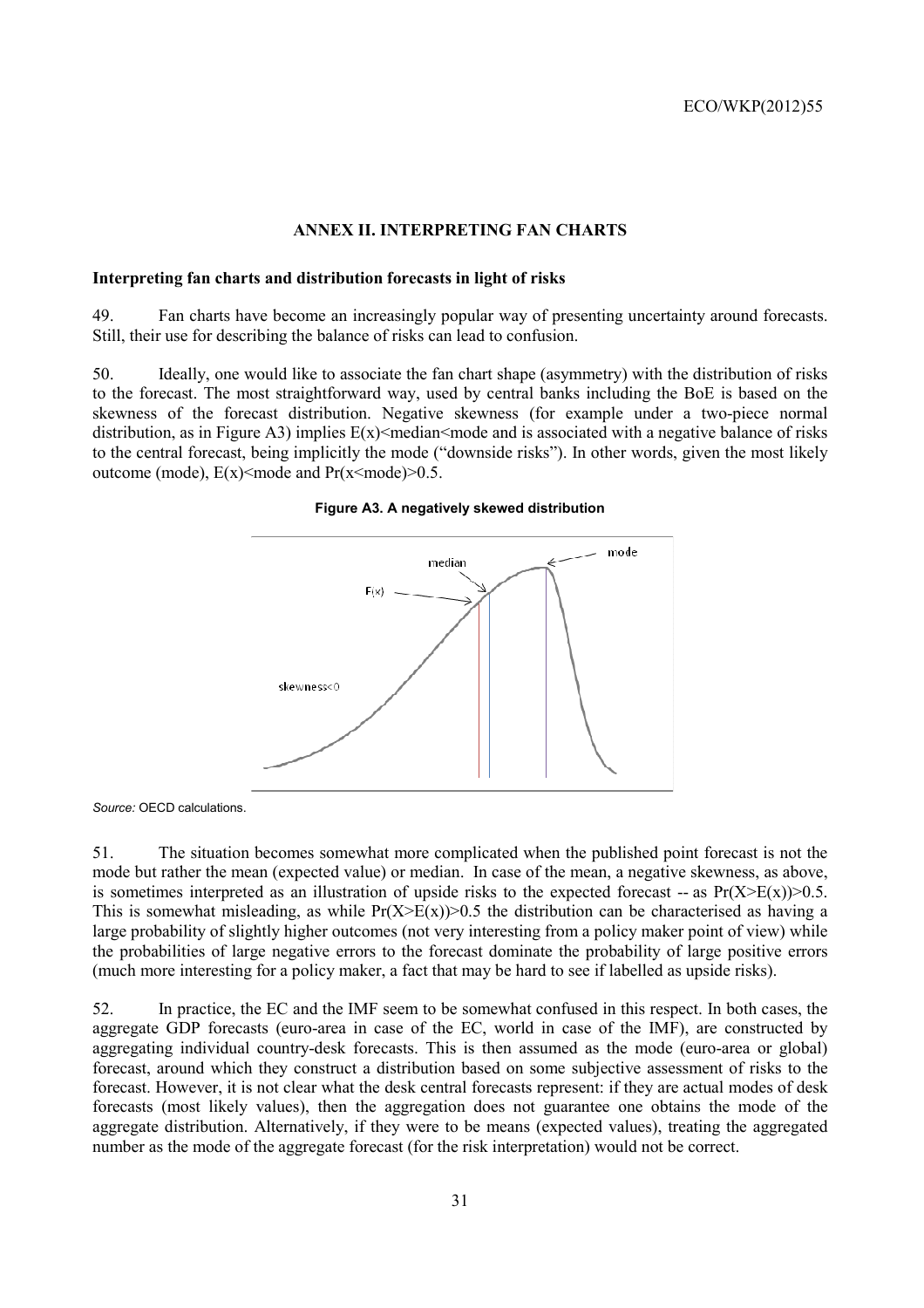# **WORKING PAPERS**

*The full series of Economics Department Working Papers can be consulted at www.oecd.org/eco/workingpapers/*

- 977. *Implications of output gap uncertainty in times of crisis* (July 2012) by Romain Bouis, Boris Cournède and Ane Kathrine Christensen
- 976. *Avoiding debt traps: financial backstops and structural reforms* (July 2012) by Pier Carlo Padoan, Urban Sila and Paul van den Noord
- 975. *Sluggish productivity growth in Denmark: the usual suspects?* (July 2012) by Müge Adalet McGowan and Stéphanie Jamet
- 974. *Towards green growth in Denmark: improving energy and climate change policies*  (July 2012) by Stéphanie Jamet
- 973. *An Analysis of Productivity Performance in Spain before and during the Crisis: Exploring the Role of Institutions* (June 2012) Juan S. Mora-Sanguinetti and Andrés Fuentes
- 972. *Europe's new fiscal rules* (June 2012) by Sebastian Barnes, David Davidsson and Łukasz Rawdanowicz
- 971. *Credit Crises and the Shortcomings of Traditional Policy Responses*  (June 2012) by William R. White
- 970. I*nternational Capital Mobility and Financial Fragility Part 7. Enhancing Financial Stability: Country-specific Evidence on Financial Account and Structural Policy Positions*  (June 2012) by Rudiger Ahrend and Carla Valdivia
- 969. *International Capital Mobility and Financial Fragility Part 6. Are all Forms of Financial Integration Equally Risky in Times of Financial Turmoil? Asset Price Contagion during the Global Financial Crisis*  (June 2012) by Rudiger Ahrend and Antoine Goujard
- 968. *International Capital Mobility and Financial Fragility Part 5. Do Investors Disproportionately Shed Assets of Distant Countries under Increased Uncertainty? Evidence from the Global Financial Crisis*  (June 2012) by Rudiger Ahrend and Cyrille Schwellnus
- 967. *International Capital Mobility and Financial Fragility Part 4. Which Structural Policies Stabilise Capital Flows when Investors Suddenly Change their Mind? Evidence from Bilateral Bank Data*  (June 2012) by Rudiger Ahrend and Cyrille Schwellnus
- 966. *International Capital Mobility and Financial Fragility Part 3. How do Structural Policies affect Financial Crisis Risk? Evidence from Past Crises across OECD and Emerging Economies* (June 2012) by Rudiger Ahrend and Antoine Goujard